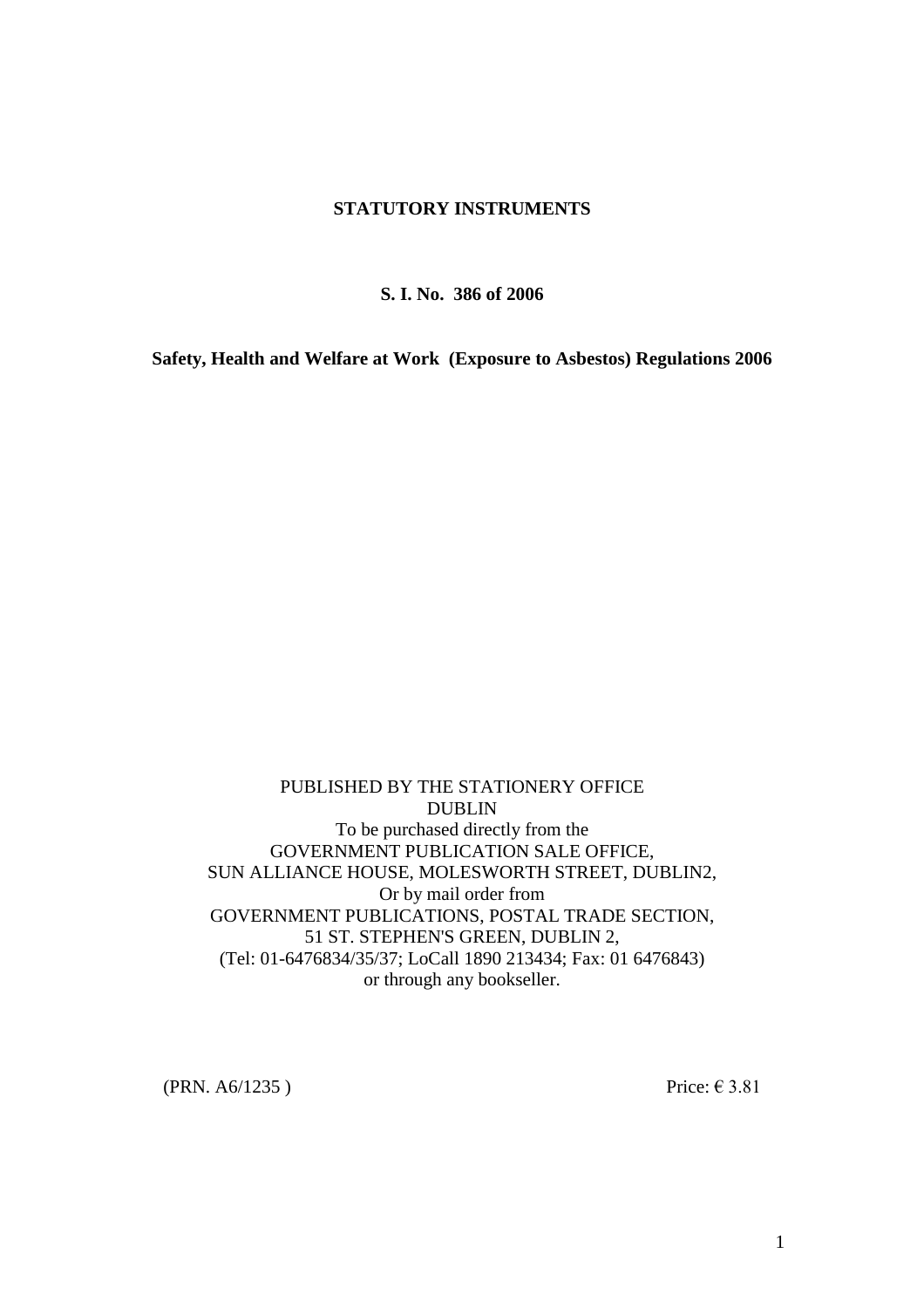### **S.I. No. 386 of 2006**

### **SAFETY, HEALTH AND WELFARE AT WORK (EXPOSURE TO ASBESTOS) REGULATIONS 2006**

## **ARRANGEMENT OF REGULATIONS**

#### **Regulation**

- 1. Citation
- 2. Interpretation
- 3. Application
- 4. Duty of employer to non-employee workers
- 5. General duties of employer
- 6. Exposure limit value
- 7. Identification of the presence of asbestos
- 8. Determination and assessment of risk
- 9. General measures relating to exposure to asbestos
- 10. Measurement of asbestos in the air
- 11. Notification requirements
- 12. Presumed asbestos-containing materials
- 13. Measures to be taken if the exposure limit value is exceeded (Unforeseeable)
- 14. Measures to be taken if the exposure limit value is exceeded (Foreseeable)
- 15. Plan of Work
- 16. Ability to perform asbestos work
- 17. Training and information
- 18. Provision and cleaning of protective clothing
- 19. Responsible medical practitioner
- 20. Assessment of the health of employees
- 21. Medical records relating to health assessments
- 22. Review of the determination of the health assessment
- 23. Disclosure of information contained in health assessments
- 24. Asbestosis and Mesothelioma Register
- 25. Occupational health register
- 26. Prohibitions
- 27. Revocations

### Schedule 1

### Meaning of Asbestos

#### Schedule 2

Measures to be Taken to Ensure the Safety and Health of Employees

Schedule 3

Particulars to be Notified to the Health and Safety Authority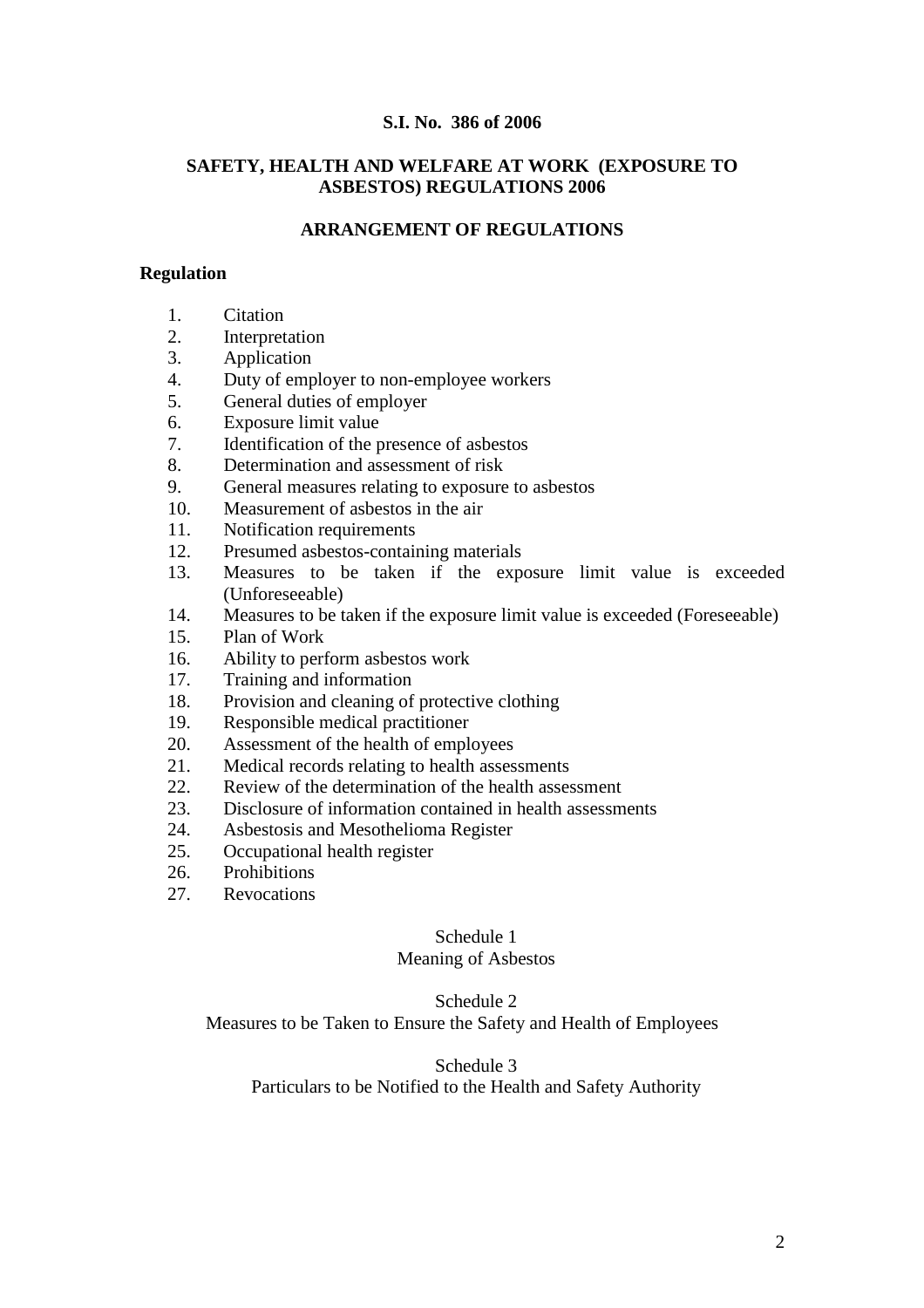Schedule 4 Evidence of Ability to Perform Asbestos Work (Indicative, non-exhaustive list of information to be provided for the purposes of Regulation 16, as appropriate and applicable to the intended work)

Schedule 5

Information to be included in Individual Medical Records and Practical Recommendations for the Clinical Assessment of Employees for the purposes of Regulation 20

> Schedule 6 Occupational Health Register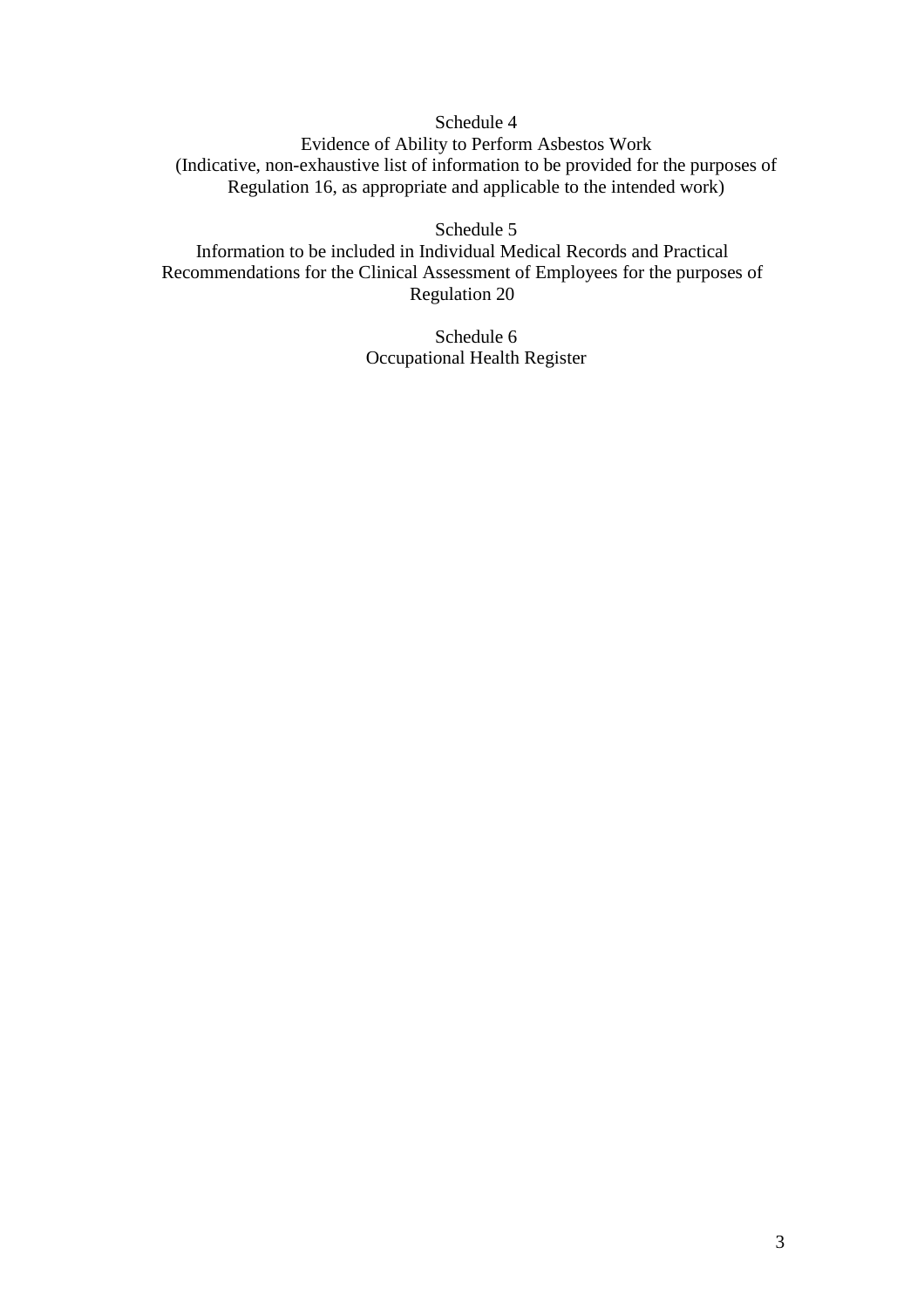#### **S.I. No. 386 of 2006**

### **SAFETY, HEALTH AND WELFARE AT WORK (EXPOSURE TO ASBESTOS) REGULATIONS 2006**

I, Tony Killeen, Minister of State at the Department of Enterprise, Trade and Employment, in exercise of powers conferred on me by section 58 of the Safety, Health and Welfare at Work Act 2005 (No. 10 of 2005) and the Enterprise, Trade and Employment (Delegation of Ministerial Functions) Order 2005 (S.I. No. 316 of 2005), and for the purpose of giving further effect to Council Directive 83/477/EEC of 19 September  $1983<sup>1</sup>$  on the protection of workers from the risks related to exposure to asbestos at work, as amended by Council Directive 91/382/EEC of 25 June 1991<sup>2</sup> amending Directive 83/477/EEC and as amended by Directive 2003/18/EC of the European Parliament and of the Council of 27 March  $2003<sup>3</sup>$  amending Directive 83/477/EEC and for the purpose of giving further effect to Council Directive  $87/217/EEC$  of 19 March  $1987<sup>4</sup>$  on the prevention and reduction of environmental pollution by asbestos, after consultation with the Health and Safety Authority, hereby make the following Regulations:

### **Citation**

1. These Regulations may be cited as the Safety, Health and Welfare at Work (Exposure to Asbestos) Regulations 2006.

### **Interpretation**

2. (1) In these Regulations –

"Act" means the Safety, Health and Welfare at Work Act 2005 (No. 10 of 2005);

"asbestos" means the fibrous silicates referred to in Article 2 of the Directive and which are set out in Schedule 1;

"Authority" means the Health and Safety Authority;

"Directive" means Council Directive  $83/477/EEC$  of 19 September 1983<sup>1</sup>, as amended by -

(a) Council Directive  $91/382$ /EEC of 25 June  $1991^2$ , and

(b) Directive 2003/18/EC of the European Parliament and of the Council of 27 March  $2003^3$ ;

 $<sup>1</sup>$  O.J. No. L 263, 24.9.1983, p. 25</sup>

 $^{2}$  O.J. No. L 206, 29.7.1991, p. 16

 $3$ O.J. No. L 97, 15.4.2003, p. 48

 $^{4}$  O.J. No. L 85, 28.3.1987, p. 40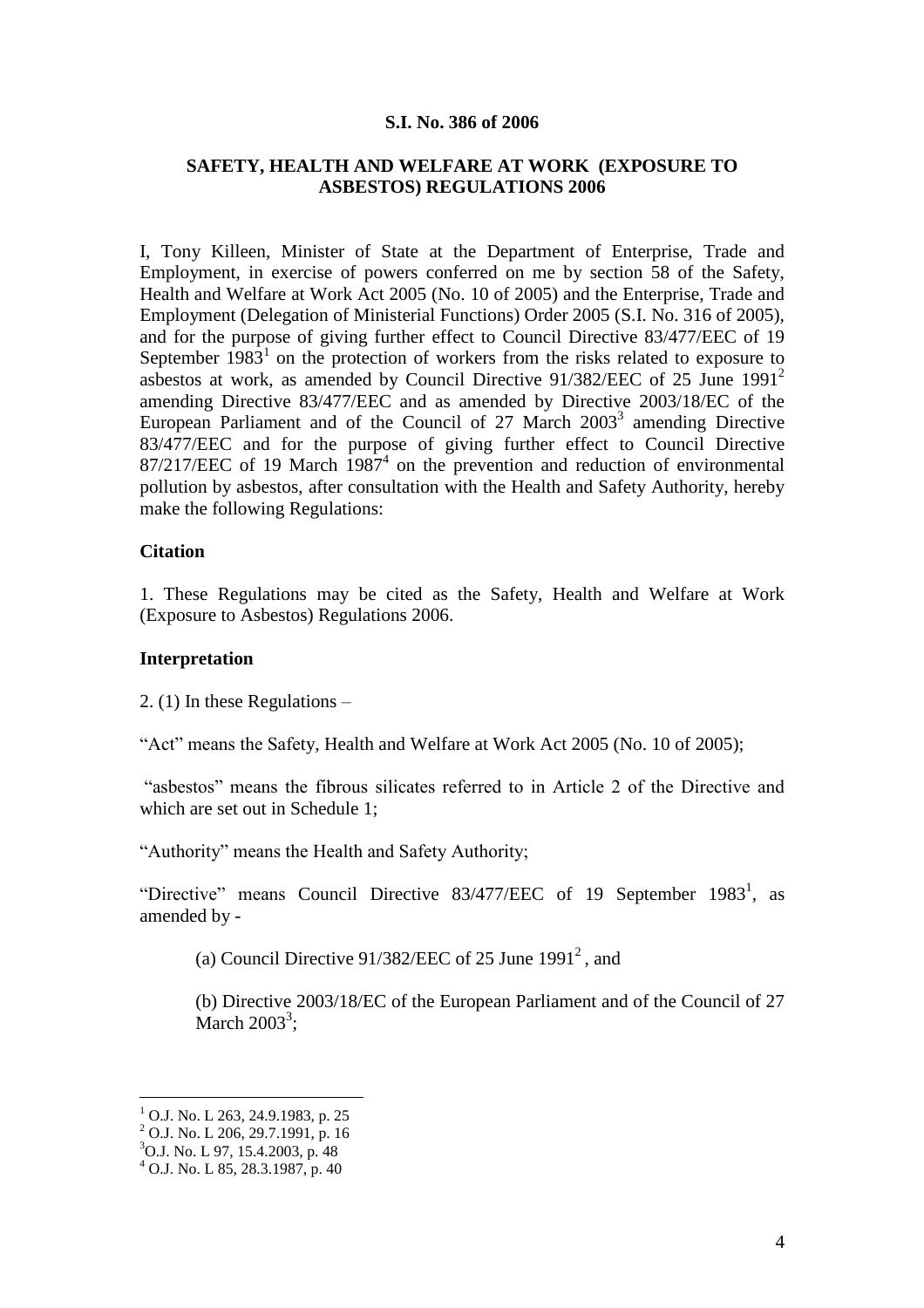"exposure limit value" means the level of daily exposure above which no employee shall be exposed;

"health assessment" has the meaning assigned to it by Regulation 20;

"medical examination" means any laboratory tests and X-rays of the chest that a relevant responsible medical practitioner may require in accordance with Regulation 20(4);

"occupational health register" has the meaning assigned to it by Regulation 25;

"responsible medical practitioner" means the registered medical practitioner employed, or otherwise engaged, by an employer to be responsible for health assessments of employees under these Regulations;

"risk assessment" means the assessment of risk required under Regulation 8;

"WHO method of 1997" means the publication "Determination of airborne fibre concentrations. A recommended method, by phase-contrast optical microscopy (membrane filter method), WHO (World Health Organisation), Geneva 1997".

- (2) In these Regulations a reference to a paragraph or subparagraph is to a paragraph or subparagraph in the Regulation in which the reference occurs, unless it is indicated that reference to some other Regulation is intended, and a reference to a Regulation or a Schedule is to a Regulation of, or a Schedule to, these Regulations, unless it is indicated that reference to some other Regulation or Schedule is intended.
- (3) A word or expression that is used in these Regulations and is also used in the Directive has, unless the contrary intention appears, the same meaning in these Regulations as in the Directive.

# **Application**

3. These Regulations apply to activities in which employees are or are likely to be exposed to dust arising from either or both asbestos and materials containing asbestos during their work and, accordingly, no person shall be employed in such activities in contravention of these Regulations.

## **Duty of employer to non-employee workers**

4. Where duties, however expressed, are placed by these Regulations on an employer in respect of any of his or her employees at a place of work he or she shall be under a like duty in respect of every other person at work at that place of work who is or may be exposed at that place to dust containing asbestos as defined in Regulation 2(1), except that the duties under Regulation 16 (except where those persons are on the premises where the work is being carried out) and Regulations 18 to 23 shall not apply to persons who are not his or her employees.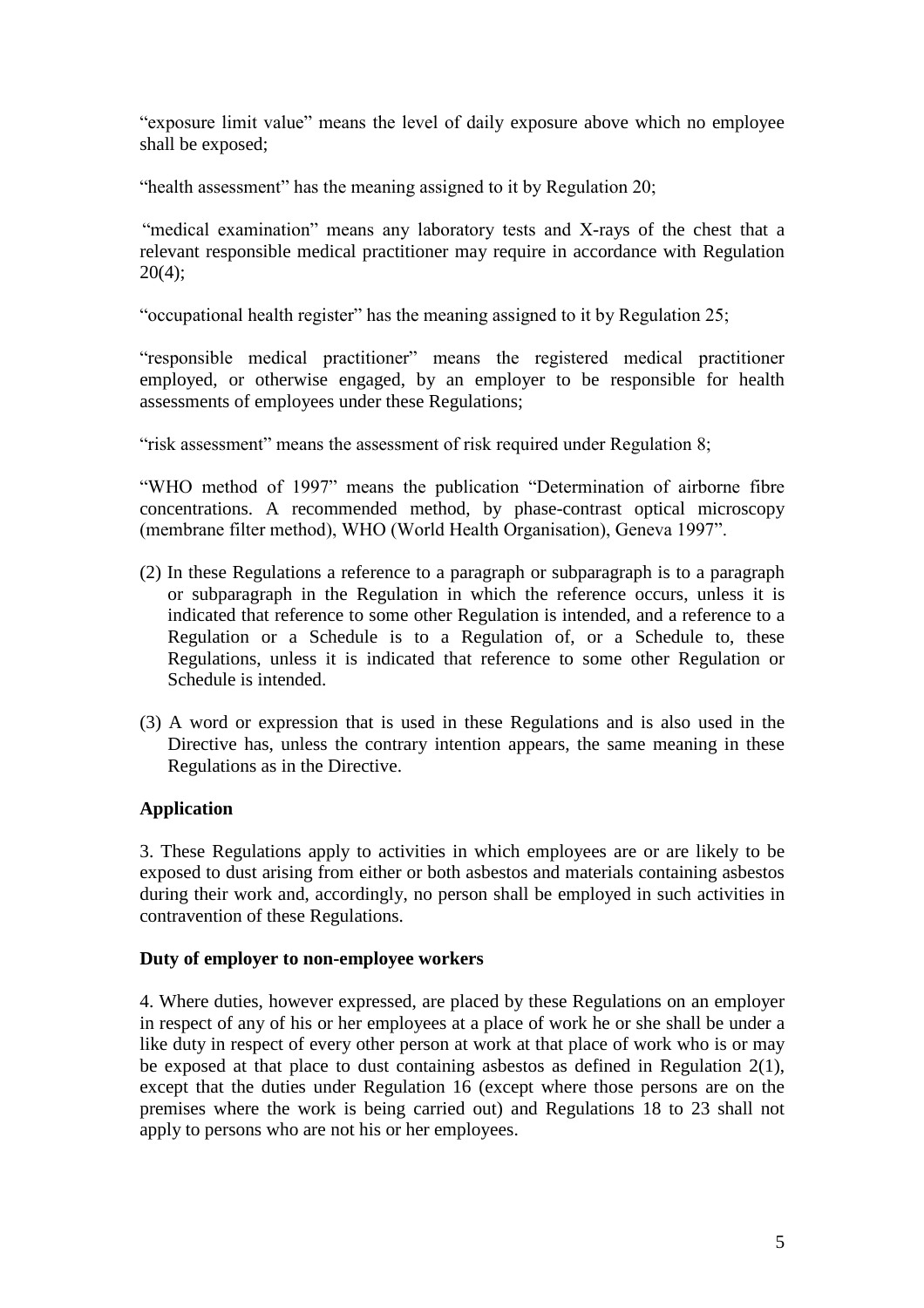## **General duties of employer**

5. It shall be the duty of every employer –

- (a) to assess the risk to any employee's health or safety resulting from any activity from which an employee is or may be exposed in their place of work to dust arising from either, or both, asbestos and materials containing asbestos, and for that purpose to determine the nature and degree of any employee's exposure to dust arising from asbestos or materials containing asbestos, and to lay down the necessary measures to be taken to ensure the safety and health of employees taking account of the provisions laid down in Schedule 2,
- (b) where an employee's exposure is sporadic and of low intensity, and when it is clear from the results of the risk assessment referred to in paragraph (a) that the exposure limit value for asbestos in the air of the working area will not be exceeded, Regulations 11, 20 and 21 shall not apply where work involves:
	- (i) short, non-continuous maintenance activities in which only non-friable materials are handled;
	- (ii) removal without deterioration of non-degraded materials in which the asbestos fibres are firmly linked in a matrix;
	- (iii) encapsulation or sealing of asbestos-containing materials which are in good condition; or
	- (iv) air monitoring and control, and the collection of samples to ascertain whether a specific material contains asbestos.

## **Exposure limit value**

6. Every employer shall ensure that no employee is exposed to an airborne concentration of asbestos in excess of  $0.1$  fibres per cm<sup>3</sup> as an eight-hour timeweighted average (TWA).

## **Identification of the presence of asbestos**

7. An employer shall not undertake any work which would expose or would be liable to expose an employee to dust arising from either or both asbestos or materials containing asbestos at any premises unless he or she has either –

- (a) carried out a risk assessment as to whether asbestos or materials containing asbestos is present or is liable to be present in those premises; or
- (b) if there is doubt as to whether asbestos or materials containing asbestos is present in those premises he or she shall –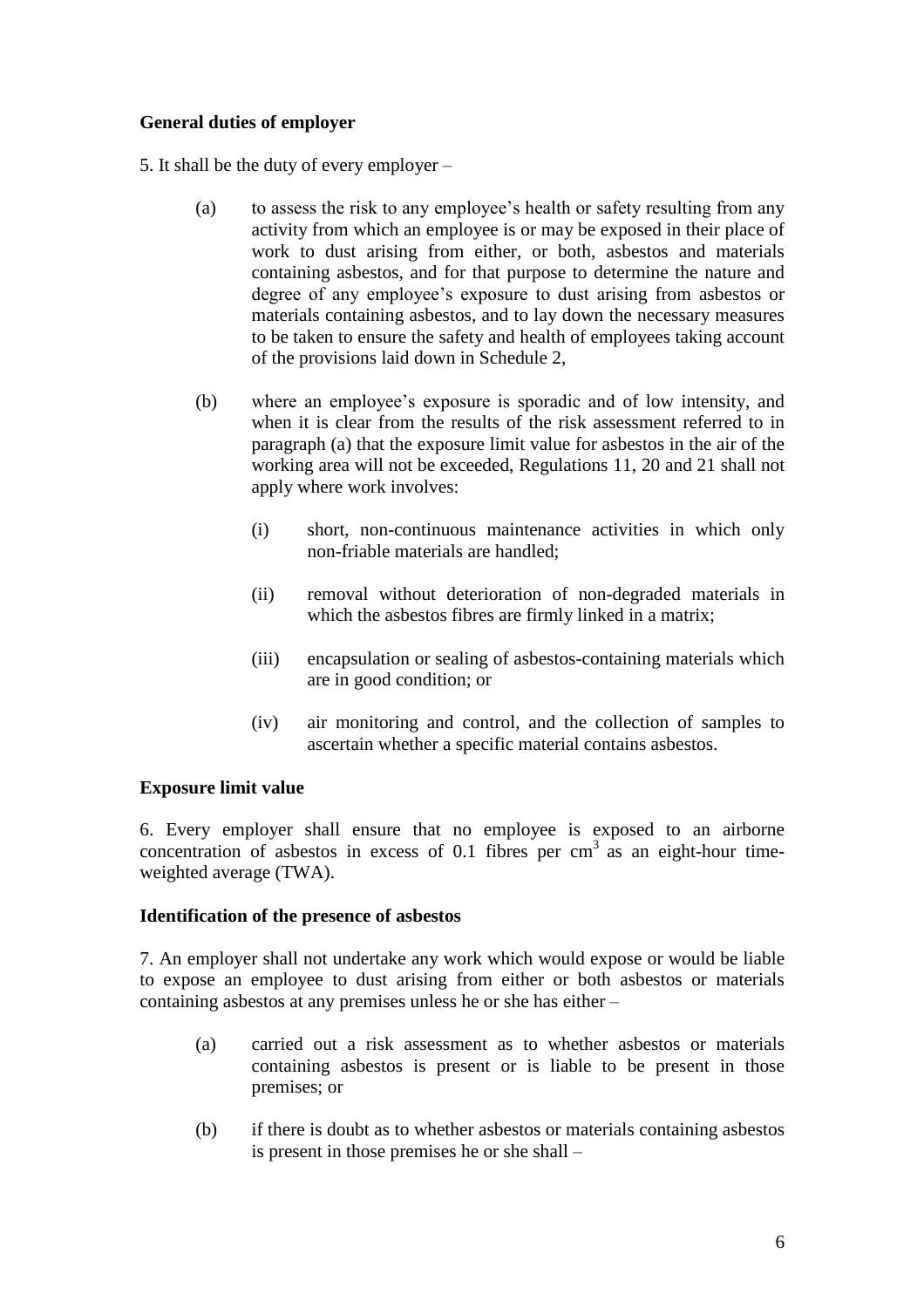- (i) assume that asbestos or materials containing asbestos is present, and
- (ii) comply with the provisions of these Regulations as appropriate.

## **Determination and assessment of risk**

8. (1) Without prejudice to section 19 of the Act and Regulation 5, where employees are or would be liable to exposure to dust from either or both asbestos or materials containing asbestos, an employer shall not permit an employee to carry out any activity which would or would be liable to cause such exposure unless he or she has made an assessment of the risk arising from such exposure.

(2) In carrying out the risk assessment referred to in paragraph (1), an employer shall–

- (a) identify the type of asbestos or materials containing asbestos;
- (b) identify the condition of the asbestos or materials containing asbestos;
- (c) make a suitable and sufficient assessment of the risk created by that exposure to the health of those employees and of the steps that need to be taken to prevent or minimise the exposure and to comply with the requirements of these Regulations;
- (d) record the significant findings of that risk assessment as soon as is practicable after the risk assessment is made;
- (e) for the purpose of these Regulations record and retain every risk assessment in a permanent form, and
- (f) implement the steps referred to in subparagraph (c).

(3) Without prejudice to the generality of paragraphs (1) and (2), the risk assessment shall –

- (a) determine the nature and degree of exposure which may occur during the course of the work;
- (b) consider the effects of control measures which have been or will be taken to prevent or reduce exposure to asbestos;
- (c) consider the results of monitoring of exposure in accordance with Regulation 10;
- (d) set out the steps to be taken to prevent exposure or reduce it to the lowest level reasonably practicable;
- (e) consider the results of relevant medical surveillance; and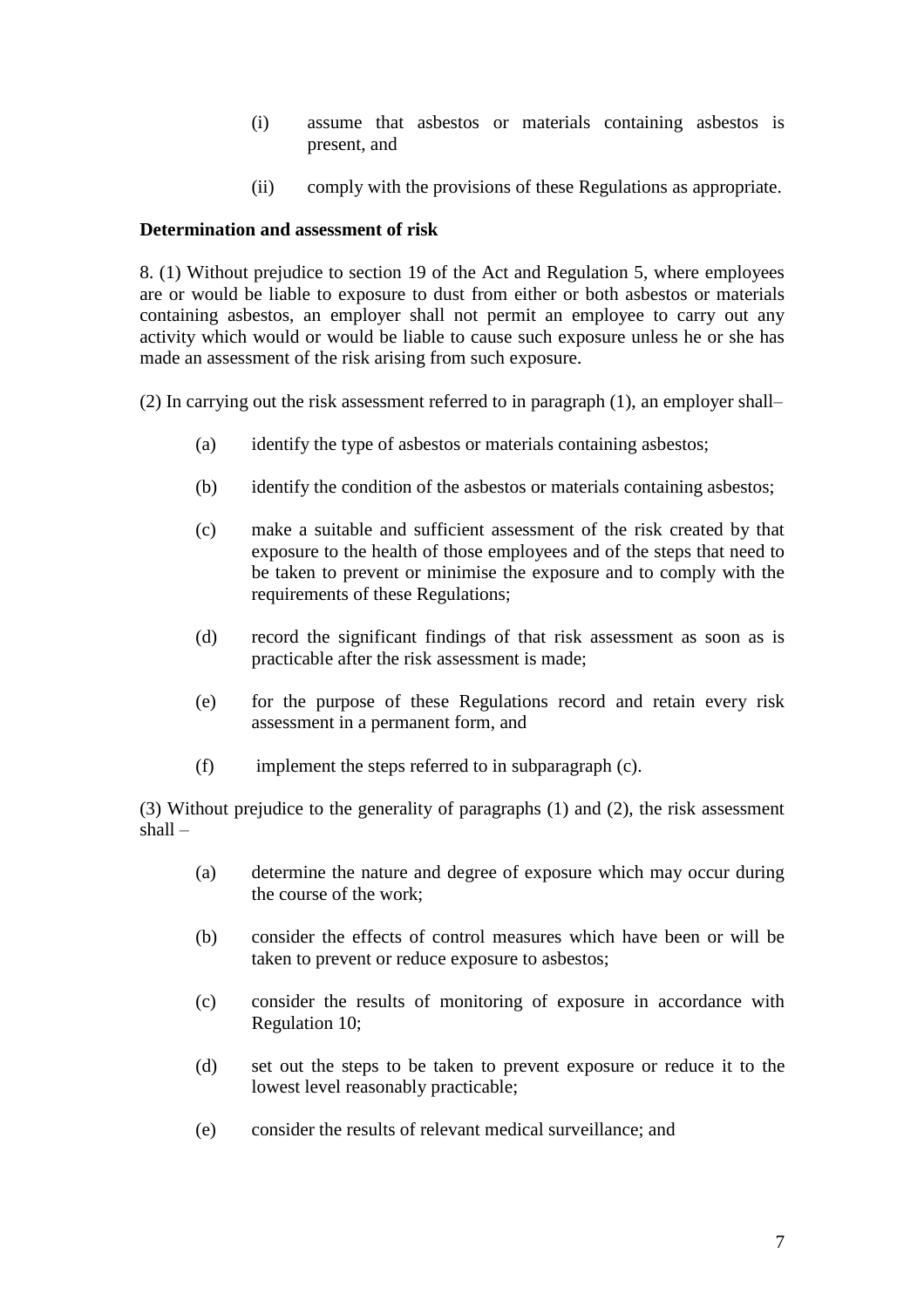- (f) include such additional information as the employer may need in order to complete the risk assessment in accordance with these Regulations.
- (4) The risk assessment shall be reviewed regularly and forthwith where
	- (a) there is reason to believe that the assessment is incorrect;
	- (b) there is reason to suspect that the existing risk assessment is no longer valid;
	- (c) there is a change of a material nature in the activity to which this risk assessment relates, or
	- (d) the results of any monitoring carried out in accordance with Regulation 10 show it to be necessary,

and where, as a result of the review, changes to the risk assessment are required, those changes shall be made and recorded and any necessary measures implemented.

(5) An employer in preparing a risk assessment under this Regulation shall consult with the employees concerned or their representatives, or both, in respect of the risk assessment.

(6) Notwithstanding paragraph (1), where the activity to which that paragraph relates is being carried out at, or is begun within the period of 14 days after, the commencement of these Regulations and will continue beyond that period, it shall be sufficient for the employer to make an assessment of the exposure within that period where the assessment determines the nature, degree and duration to which the employee is being or is likely to be exposed.

### **General measures relating to exposure to asbestos**

9. (1) For all activities referred to in Regulation 3 (but subject to Regulation 5(b)) where there is or is likely to be an exposure of employees at the place of work to dust arising from either or both asbestos or materials containing asbestos, the employer concerned shall reduce such exposure to a minimum and in any case below the exposure limit value laid down in Regulation 6, in particular through the measures laid down in paragraph (2).

(2) For the purposes of paragraph (1) an employer shall -

- (a) limit, to the lowest possible number, the number of employees exposed or likely to be exposed to dust arising from either or both asbestos or materials containing asbestos;
- (b) ensure that work processes and systems of work are designed so as not to produce asbestos dust or, if that proves impossible, to avoid the release of asbestos dust into the air;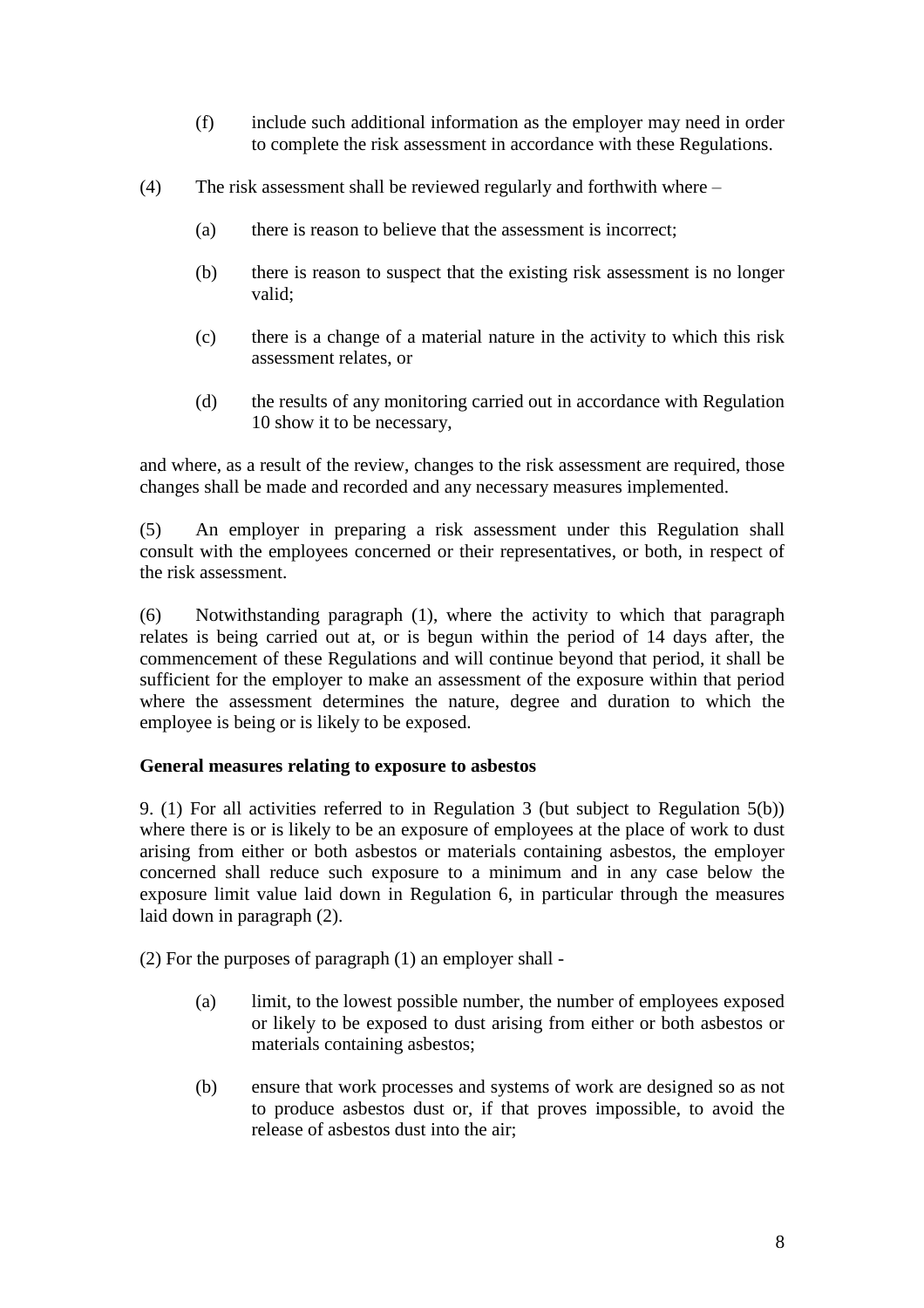- (c) ensure that all premises and equipment involved in the treatment of asbestos are capable of being regularly and effectively cleaned and maintained;
- (d) ensure that asbestos or dust-generating asbestos-containing material is stored and transported in suitable sealed packing;
- (e) ensure that waste is collected and removed from the place of work as soon as possible in suitable sealed packing with labels clearly indicating that it contains asbestos (other than in respect of mining activities carried on at that place).

(3) Notwithstanding the provisions of paragraphs (1) and (2), and subject to Regulation 5(b), where employees are or may be exposed in the course of their work to dust arising from asbestos or materials containing asbestos, employers shall implement the measures identified at Schedule 2 and other appropriate measures to –

- (a) ensure the clear demarcation and indication by adequate warning signs of the areas in which such activities take place;
- (b) ensure that suitable and appropriate protective clothing is worn by employees who are in the area to which subparagraph (a) relates;
- (c) ensure that any area to which subparagraph (a) relates is not accessible to employees other than those who, by reason of their work duties, are required to enter such an area;
- (d) ensure that no employee shall smoke in any area to which subparagraph (a) relates;
- (e) ensure that, where exposure cannot reasonably be reduced by other means, employees are provided with appropriate individual respiratory protective equipment and ensure that it is worn by those employees.

(4) Nothing in paragraph 2(e) shall be construed as restricting the Waste Management (Movement of Hazardous Waste) Regulations 1998 (SI 147 of 1998) in their application to the disposal of asbestos dust and fibres in relation to mining activities.

### **Measurement of asbestos in the air**

10. (1) Where an initial assessment under Regulation 8 determines that the amount of asbestos fibres in the air at a place of work is equal to or greater than the exposure limit value, the measurement of asbestos in the air at the place of work shall be carried out regularly.

(2) For the purposes of measuring asbestos in the air –

(a) sampling shall be representative of the personal exposure of the employee to dust arising from asbestos or materials containing asbestos;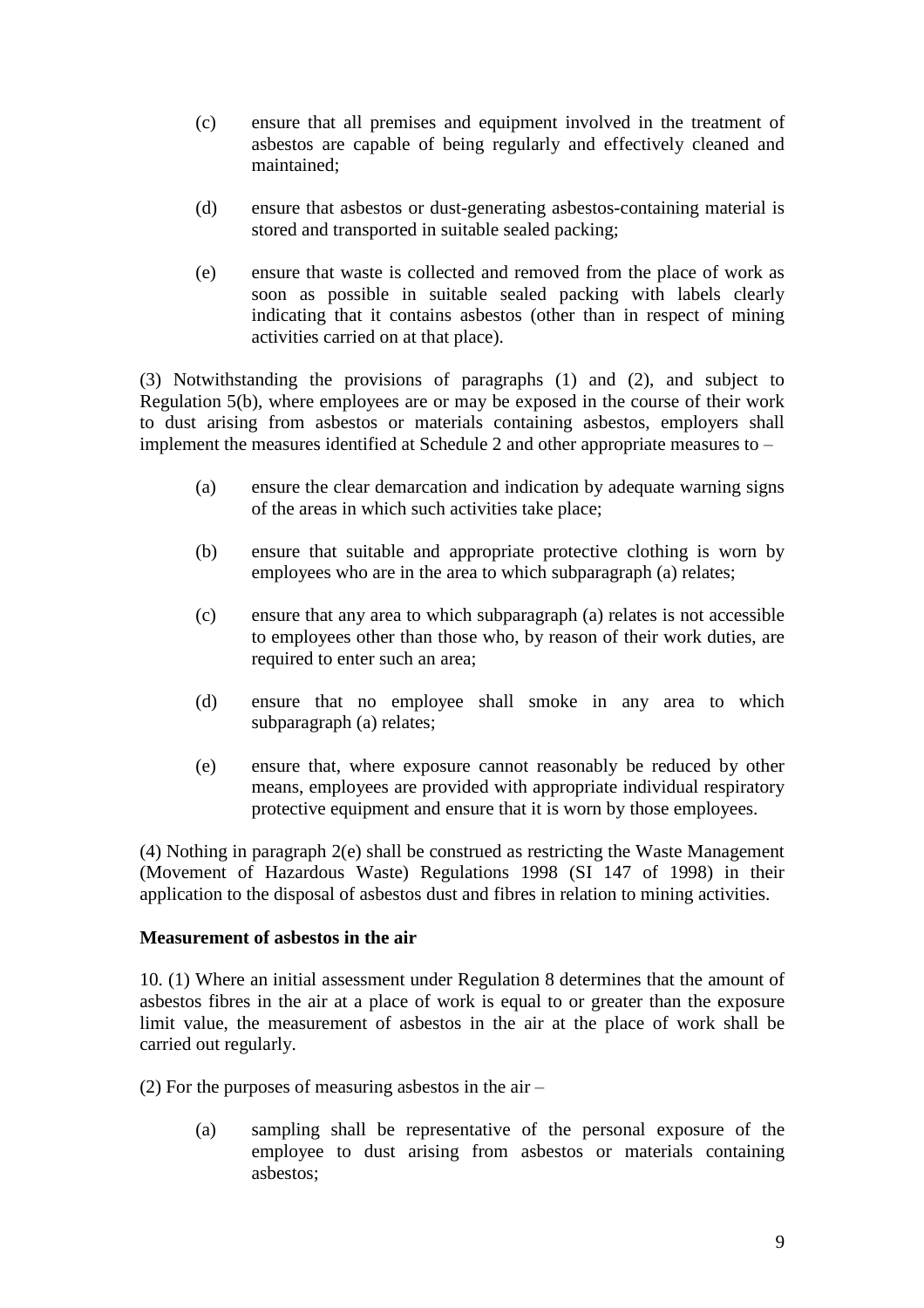- (b) sampling shall be carried out by a competent person after the employer has consulted with the employees concerned or their representatives, or both, in regard to sampling at the place of work;
- (c) when samples are taken they shall be subsequently analysed by a competent person, in accordance with the recommended method as outlined in subparagraph (e) and Schedule 2, in laboratories equipped for fibre counting;
- (d) the duration of sampling shall be such that representative exposure can be established for an eight-hour reference period (one shift) by means of measurements or time-weighted calculations;
- (e) fibre counting shall be carried out wherever possible by PCM (phasecontrast microscope) in accordance with the 1997 WHO (World Health Organisation) recommended method or any other method giving equivalent results.

(3) For the purpose of measuring asbestos in the air, as referred to in paragraph (1), only fibres with a length of more than 5 micrometres and a breadth of less than 3 micrometres and a length/breadth ratio greater than 3:1 shall be taken into consideration.

## **Notification requirements**

11. (1) Subject to Regulation 5(b), an employer shall not carry on an activity which would expose or would be liable to expose an employee to dust arising from asbestos or materials containing asbestos unless he or she has prepared a written notification comprising details of matters specified in Schedule 3 and has submitted it to the Authority so that it is received by the Authority not less than 14 days before commencing the activity, or before such shorter period as the Authority, at its discretion, may agree in writing.

(2) Where an employer has notified work in accordance with paragraph (1) and there is a material change in the nature of that work which might affect the particulars so notified (including the cessation of the work), the employer shall notify the Authority in writing of that change.

(3) For the purposes of paragraph (2), an employer shall submit a new notification in writing to the Authority taking account of such changes as are referred to in that paragraph and include the reasons for the new notification.

(4) Notwithstanding paragraph (1), where an activity to which that paragraph relates is being carried out at, or is begun within the period of 14 days after the commencement of these Regulations and will continue beyond that period, it shall be sufficient for the employer to prepare a written notification which shall include particulars of matters specified in Schedule 3 and to submit it to the Authority within that period.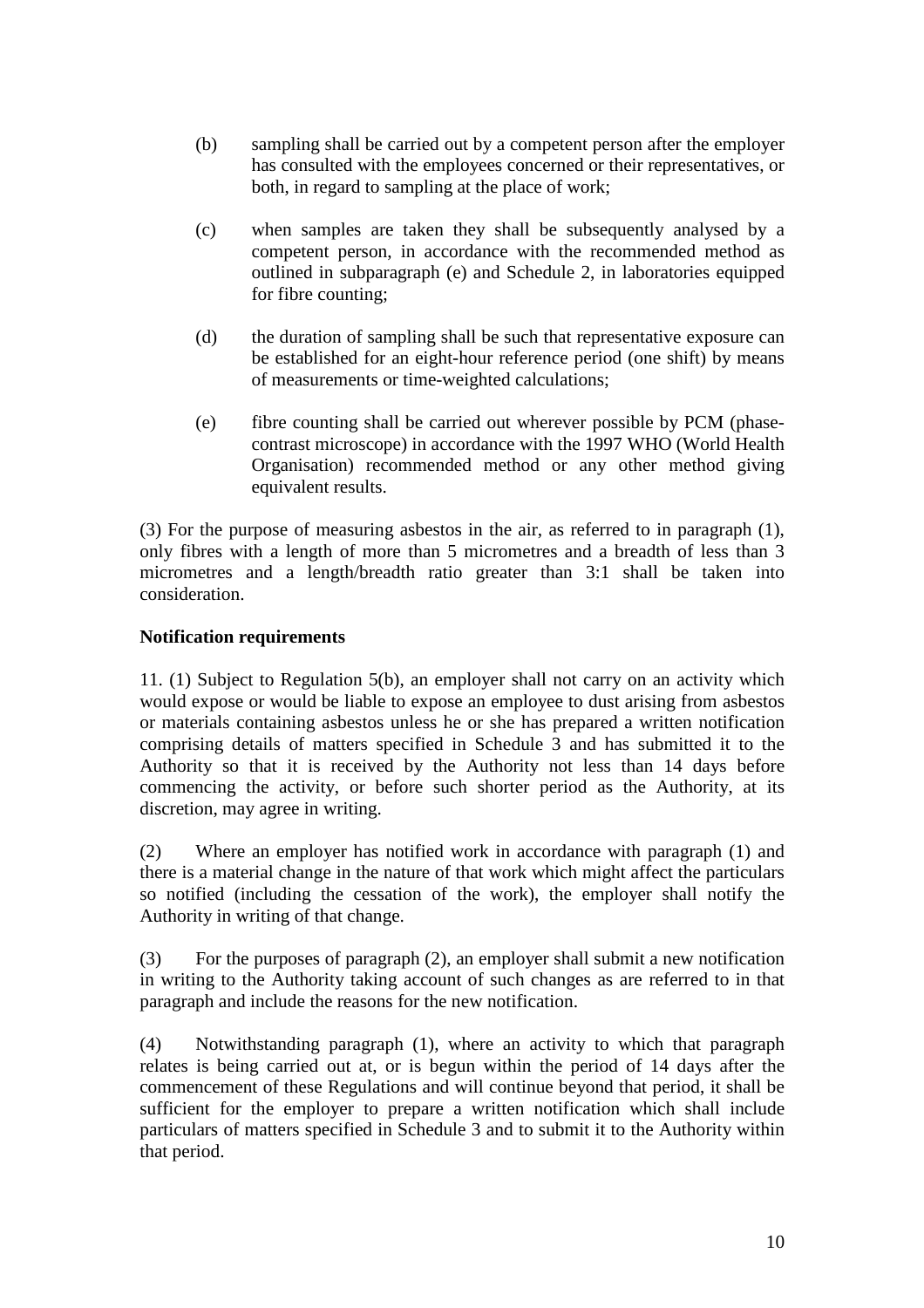(5) An employer shall keep a copy of every notification submitted to the Authority under this Regulation and of every other document to which paragraphs (2) and (3) relate and shall permit, at any reasonable time, access by –

- (a) any employee to any such notification or other document which concerns that employee's place of work and the work activity, and
- (b) any employee's representative to any such notification or other document which concerns any place of work or work activities of employees who are represented by that employee's representative.

### **Presumed asbestos-containing materials**

12. (1) Employers shall take all necessary steps to identify presumed asbestoscontaining materials at a premises or place of work before commencing demolition, removal or maintenance work at that premises or place of work.

(2) As appropriate, employers shall obtain information, relating to the identification of presumed asbestos-containing materials, from the owners of such premises or places of work.

(3) If there is any doubt about the presence of asbestos in a material or construction then the applicable provisions of these Regulations shall be complied with.

### **Measures to be taken if the exposure limit value is exceeded (Unforeseeable)**

13. (1) Where employees are exposed in the course of their work to dust arising from asbestos or materials containing asbestos which results in the exposure limit value being exceeded, the employer shall identify the reasons for the limit being exceeded and shall implement appropriate measures to remedy the situation as soon as possible.

(2) Employers shall ensure that work is not continued in the affected area until adequate measures have been taken for the protection of the employees concerned.

(3) Subject to paragraph (1), in order to check the effectiveness of the measures taken an employer shall have carried out a further determination of the asbestos-in–air concentrations immediately.

(4) Where exposure cannot be reduced by other means and where compliance with the limit value makes necessary the wearing of individual protective breathing equipment, this may not be permanent and shall be kept to the strict minimum necessary for each employee.

(5) During periods of work which require the use of individual respiratory protective equipment to be worn by employees the employer shall make provision for breaks appropriate to the physical and climatological conditions, in consultation with the employees concerned or their representative at the place of work, or both.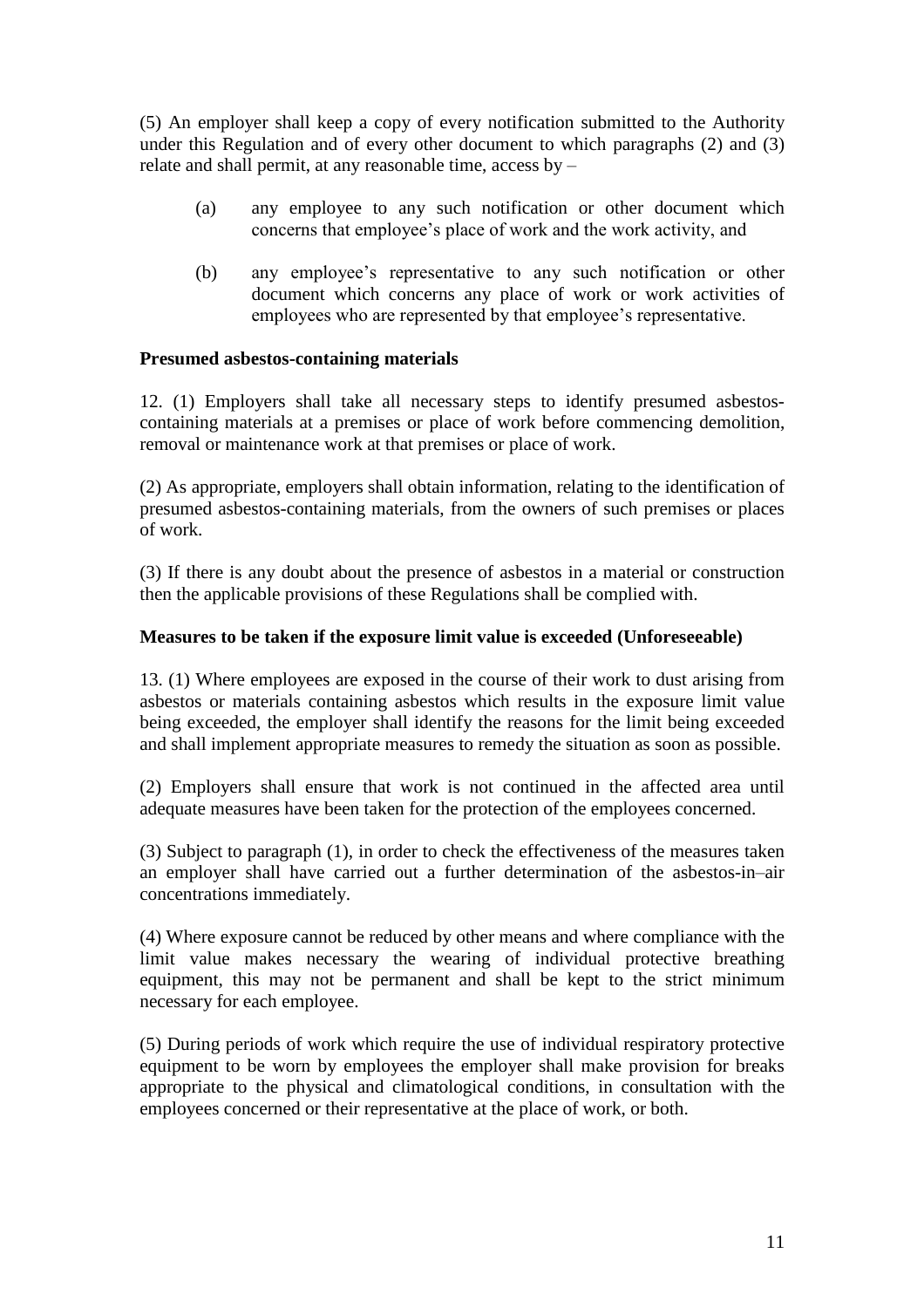## **Measures to be taken if the exposure limit value is exceeded (Foreseeable)**

14. (1) Where at any place it is foreseeable that, as a result of certain activities such as demolition, removal, repairing and maintenance, the concentration of asbestos in the air will be in excess of the exposure limit value, despite the use of technical preventive measures for limiting asbestos in air concentrations, the employer shall, before the activity is carried out, determine and implement the measures which are necessary to ensure protection of the employees from such asbestos in the air while they are engaged in such activities and, in particular, shall –

- (a) issue those employees with suitable respiratory and other personal protective equipment, which must be worn;
- (b) put up and maintain legible warning signs in and near the relevant areas indicating the areas where it is foreseeable that the exposure limit value will be exceeded;
- (c) ensure that the spread of dust arising from asbestos or materials containing asbestos outside the premises or site of work activity is prevented, and
- (d) inform every employee of his or her obligations under paragraph (2).

(2) Any employee to whom paragraph (1) applies shall comply with any relevant measure determined and implemented under paragraph (1)(d).

(3) An employer to whom paragraph (1) applies shall, before carrying out the activity concerned, consult with the employees concerned or their representative, or both, in respect of the measures to which that paragraph will relate.

## **Plan of work**

15. (1) Where any demolition or other work involves removing either or both asbestos and asbestos containing products from any building, other structure, plant, installation or ship, whether or not such removal involves total demolition of the structure, such work shall not commence until a suitable plan of work is drawn up in writing outlining how that work is to be carried out.

(2) Subject to the other provisions of these Regulations, the plan of work referred to in paragraph (1) shall specify the measures necessary to ensure the safety and health of employees at the place where that work is to be carried out.

(3) The plan of work referred to in paragraph (1) shall specify -

(a) that asbestos or asbestos-containing products, or both, are to be removed so far as is reasonably practicable before demolition techniques are applied or major refurbishment of a premises commences, except where this would cause a greater risk to employees than if the asbestos or asbestos-containing products, or both, had been left in place;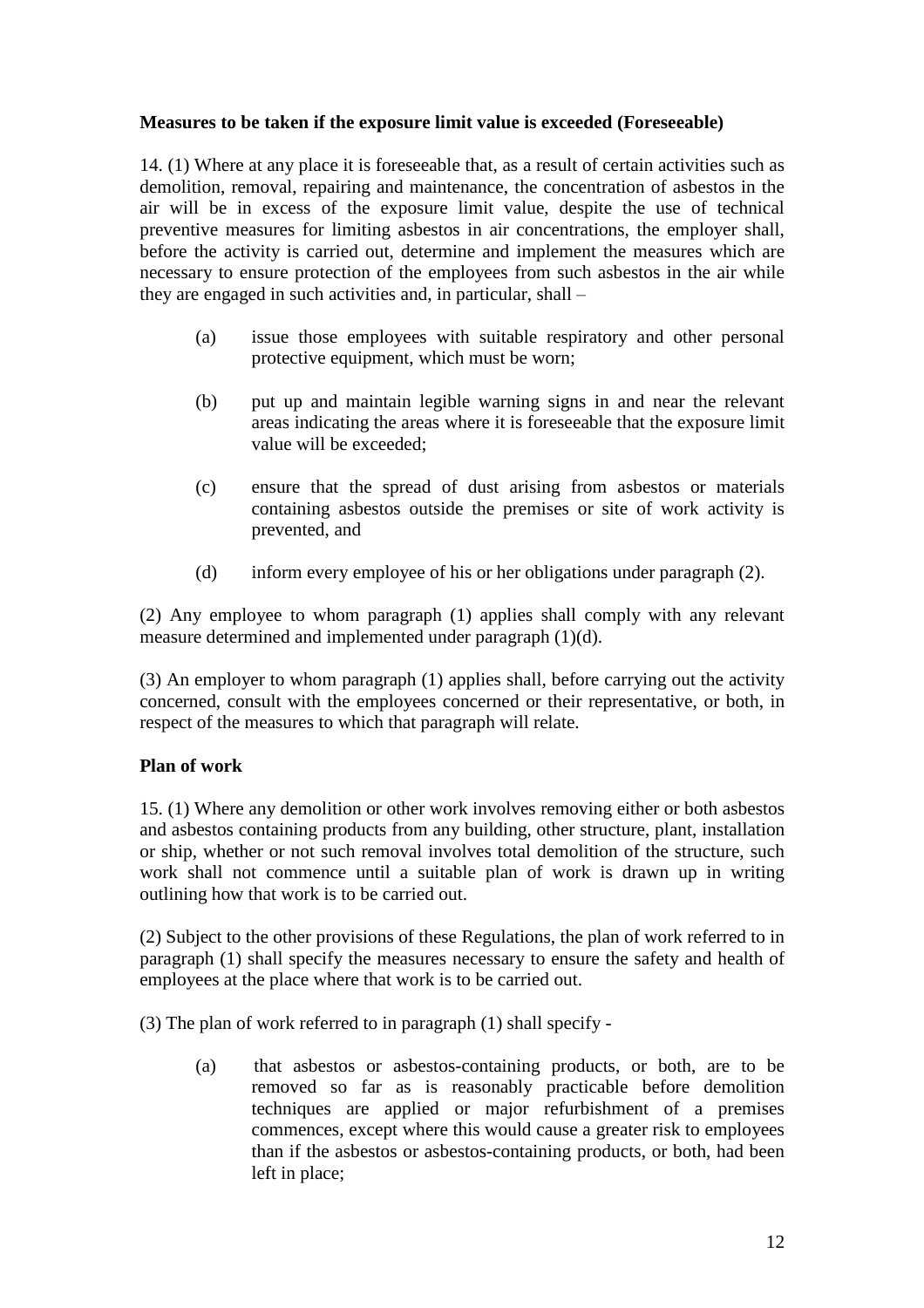- (b) that personal protective equipment referred to in Regulation  $14(1)(a)$ shall be provided to the employees concerned;
- (c) information to include
	- (i) the nature and probable duration of the work,
	- (ii) the location of the place where the work is carried out,
	- (iii) the methods applied where the work involves the handling of asbestos or of materials containing asbestos, and
	- (iv) the characteristics of the equipment used for -

(A) protection and decontamination of the employees carrying out the work, and

(B) protection of other persons present on or near the worksite.

(4) The plan of work referred to in paragraph (1) shall include information on all the necessary preventive measures to be taken to ensure that the demolition of buildings, structures and installations containing asbestos or materials containing asbestos, or both, and the removal therefrom of asbestos or materials containing asbestos fibres or dust do not cause significant asbestos environmental pollution.

(5) Every plan of work made in accordance with this Regulation shall be complied with.

(6) Where a plan of work is required pursuant to paragraph (1), a copy of the said plan shall be provided to the Authority not less than fourteen days before the commencement of the work to which the plan relates and shall be made available, on request, to an inspector or, as the case may be, to an authorised person within the meaning of –

- $(i)$  the Air Pollution Act, 1987 (No. 6 of 1987), or
- (ii) the Waste Management Acts  $1996 2005$ .

(7) When asbestos demolition or removal work has been completed the employer who has carried out such work shall obtain a written verification regarding the absence of asbestos exposure risks in the place of work otherwise known as "*site clearance for reoccupation*".

(8) For the purposes of paragraph (7) an employer shall have a competent person assess whether the premises or part of the premises where the work with asbestos has been carried out has been thoroughly cleaned upon completion of that work and is suitable for reoccupation.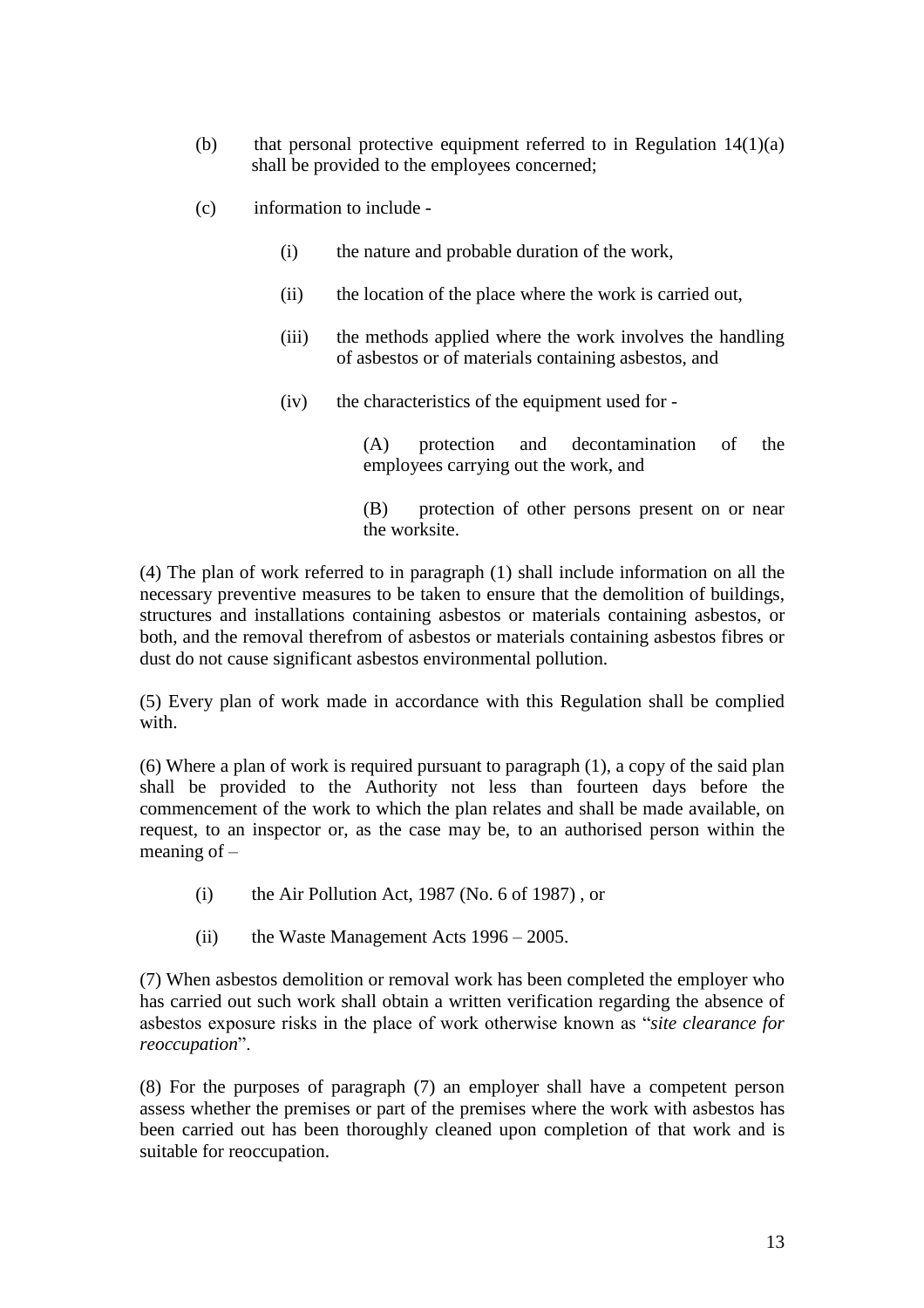(9) For the purposes of this Regulation an employer shall ensure -

- (a) that site clearance includes both visual observance and air monitoring,
- (b) that site clearance is performed by a competent independent analyst, and
- (c) receipt of a site clearance certificate in writing before reoccupation or continuation of other works at the site or premises.

(10) A clearance certificate shall be made available, on request, to an inspector.

## **Ability to perform asbestos work**

16. (1) A person shall, before carrying out work which includes asbestos demolition or removal, provide evidence of their ability to perform such work to the person for whom the work is being carried out and, on request, to an inspector.

(2) Taking account of the provisions of section 2(2) of the Act, the evidence referred to in paragraph (1) shall include the information specified in Schedule 4 as appropriate and applicable to the intended work.

## **Training and Information**

17. (1) Without prejudice to sections 8 and 10 of the Act and having regard to section 21 of the Act, employers shall provide appropriate training and adequate information for all employees who are, or are likely to be, exposed to asbestos-containing dust.

(2) Training referred to in paragraph (1) shall be easily understandable to employees and shall enable employees to acquire the necessary knowledge and skills as regards prevention and safety, in particular with regard to –

- (a) the potential risks to health from exposure to dust arising from asbestos or materials containing asbestos;
- (b) the existence and meaning of the established exposure limit value;
- (c) the operations which could result in asbestos exposure;
- (d) the importance of preventive controls to minimise exposure;
- (e) the control limit and the need for atmospheric monitoring;
- (f) the properties of asbestos and its effects on health, including the synergistic effect of smoking;
- (g) the types and products or materials likely to contain asbestos;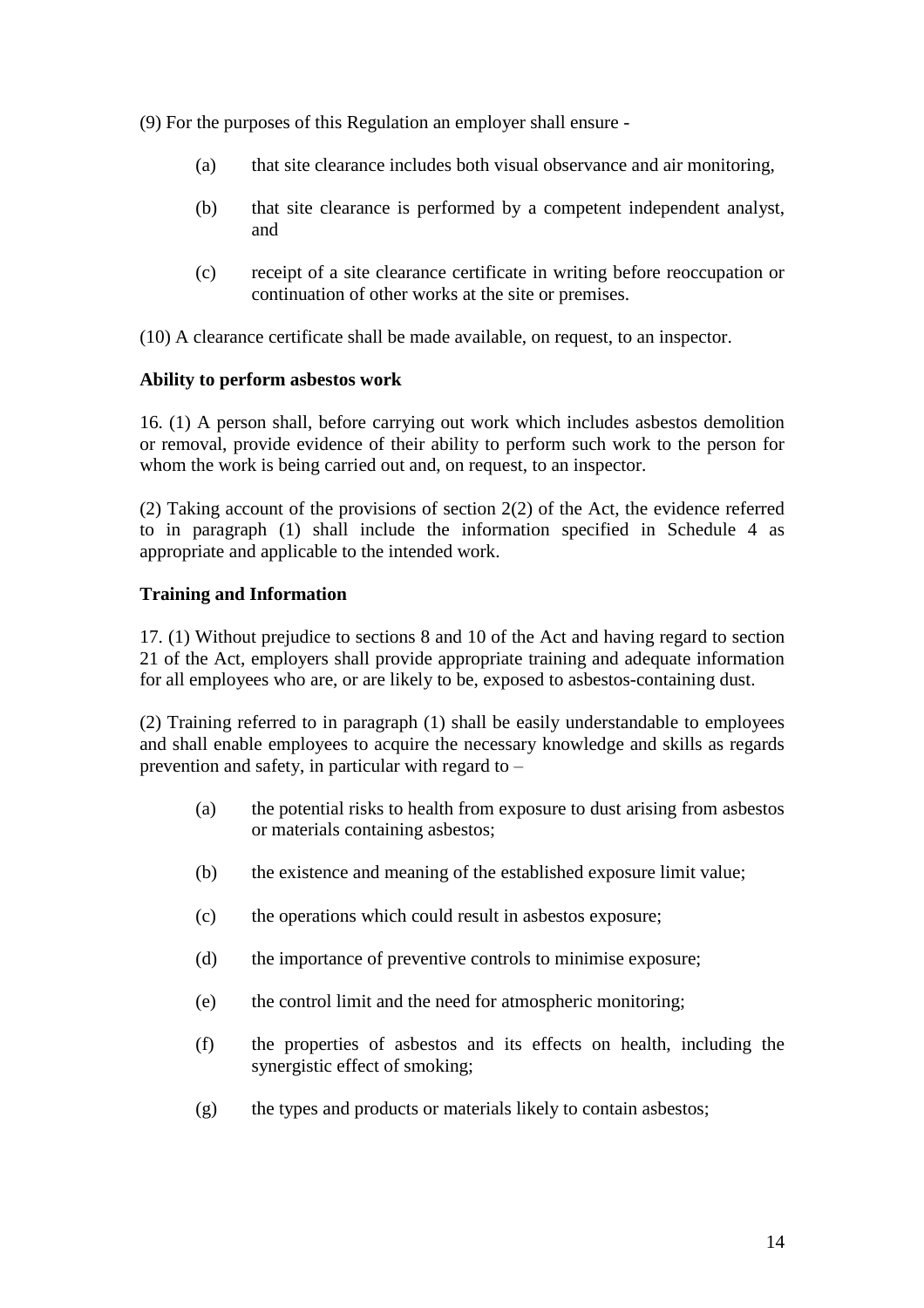- (h) the hygiene requirements necessary, including the need to refrain from smoking, eating or drinking where there is a risk of exposure to asbestos-containing dust;
- (i) safe work practices, control measures and protective equipment;
- (j) the appropriate role, choice, selection, limitations and proper use of respiratory equipment;
- (k) the special precautions to be taken to avoid or minimise risks associated with exposure to asbestos-containing dust, including the need to wear protective clothing and the need to use protective equipment;
- (l) emergency procedures;
- (m) decontamination procedures;
- (n) waste disposal procedures; and
- (o) medical examination requirements.

(3) The training and information required under paragraph (1) shall be  $-$ 

- (a) given at regular intervals;
- (b) adapted to take account of significant changes in the type of work carried out or methods of work used by the employer; and
- (c) provided in a manner appropriate to the nature and degree of exposure identified by the risk assessment, and so that the employees are aware of and understand -
	- (i) the significant findings of the risk assessment, and
	- (ii) the results of any air monitoring carried out with an explanation of the findings.

(4) In addition to the measures set down in paragraph (1) and subject to Regulation 5(b), employers shall ensure that -

- (a) the employees concerned or their representative at the place of work, or both, shall have access to the results of the asbestos-in-air measurements, the significance of which shall be explained,
- (b) if the results of the asbestos-in-air measurements show that the exposure limit value is being or has been exceeded at any place of work, the employer concerned shall inform the employees concerned or their representatives, or both, of that fact as quickly as possible and the reason for it and those employees or their representatives at the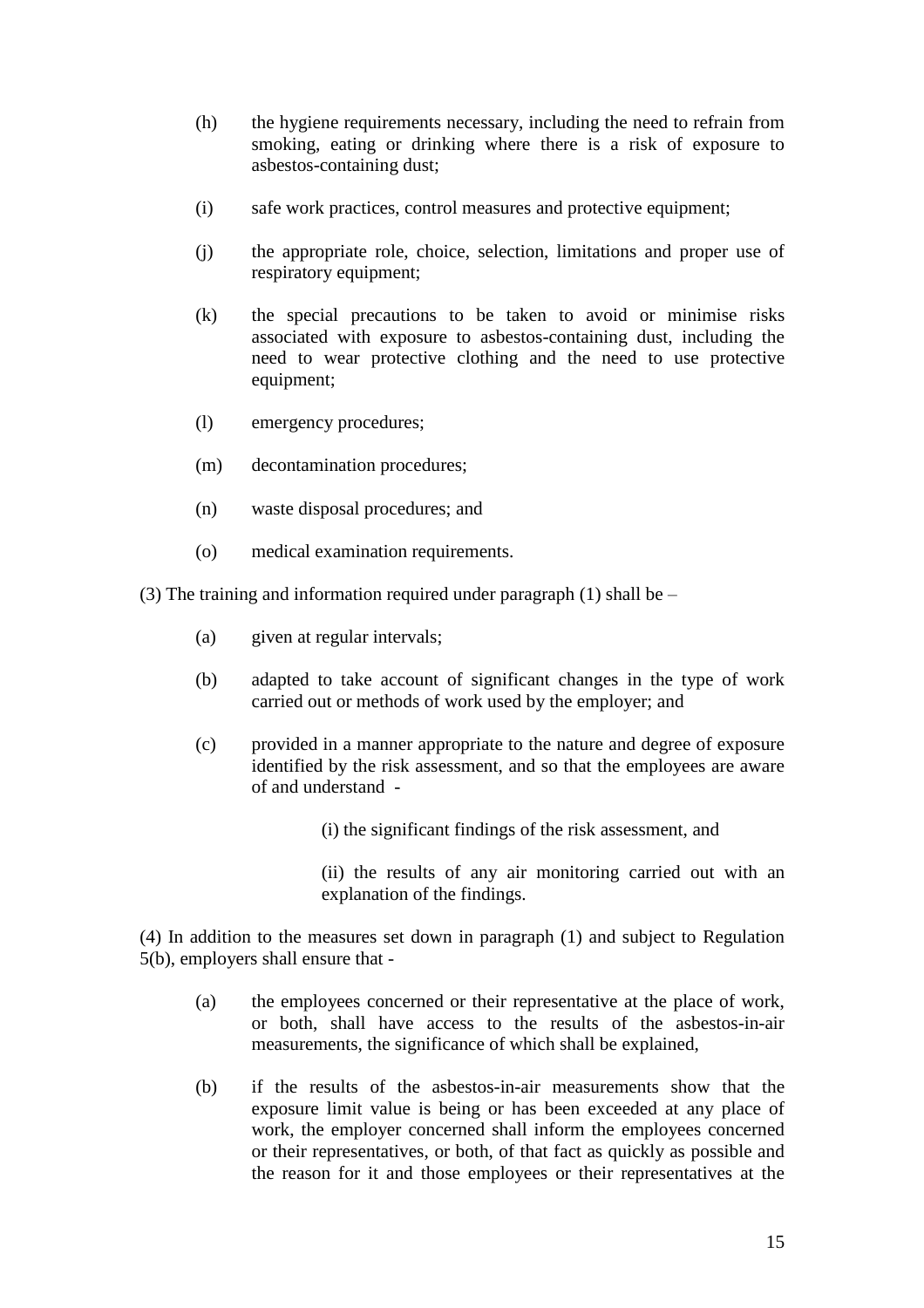place of work, or both, shall be consulted by the employer regarding the measures to be taken to mitigate the situation or, in an emergency situation, shall be informed by the employer of the measures which have so been taken.

(5) Every employer shall keep records of the training given to individual employees.

(6) Records of training as referred in paragraph (5) shall be made available, on request, to an inspector.

(7) Every employer shall take account of any relevant guidelines published by the European Community when providing training for his or her employees engaged in the removal of asbestos or materials containing asbestos.

# **Provision and cleaning of protective clothing**

18. (1) Every employer shall provide adequate and suitable protective clothing for his or her employees who are exposed or are liable to be exposed to asbestos or materials containing asbestos.

(2) Every employer shall ensure that protective clothing provided pursuant to paragraph (1) is either disposed of as asbestos waste or adequately cleaned.

(3) The cleaning required under paragraph (2) shall be carried out either on the premises where the exposure has occurred, where those premises are suitably equipped for such cleaning, or in a suitably equipped laundry.

(4) Every employer shall ensure that protective clothing which has been used and is to be removed from the premises referred to in paragraph (3) (whether for cleaning or disposal) is securely packed, before removal, in a suitable container and adequately labelled as a product containing asbestos whether it is intended for cleaning or for disposal as asbestos waste.

(5) Where, as a result of the failure or improper use of the protective clothing provided pursuant to paragraph (1), asbestos is deposited on the personal clothing of an employee, for the purposes of paragraphs (2), (3) and (4) that personal clothing shall be treated as if it were protective clothing.

## **Responsible medical practitioner**

19. (1) For the purpose of these Regulations a responsible medical practitioner means a registered medical practitioner employed, or otherwise engaged, by an employer to be responsible for health surveillance of employees under these Regulations.

(2) Subject to paragraph (1) a "responsible medical practitioner" means –

(a) where a responsible medical practitioner is continuously employed in a whole time or part time capacity by an employer (including an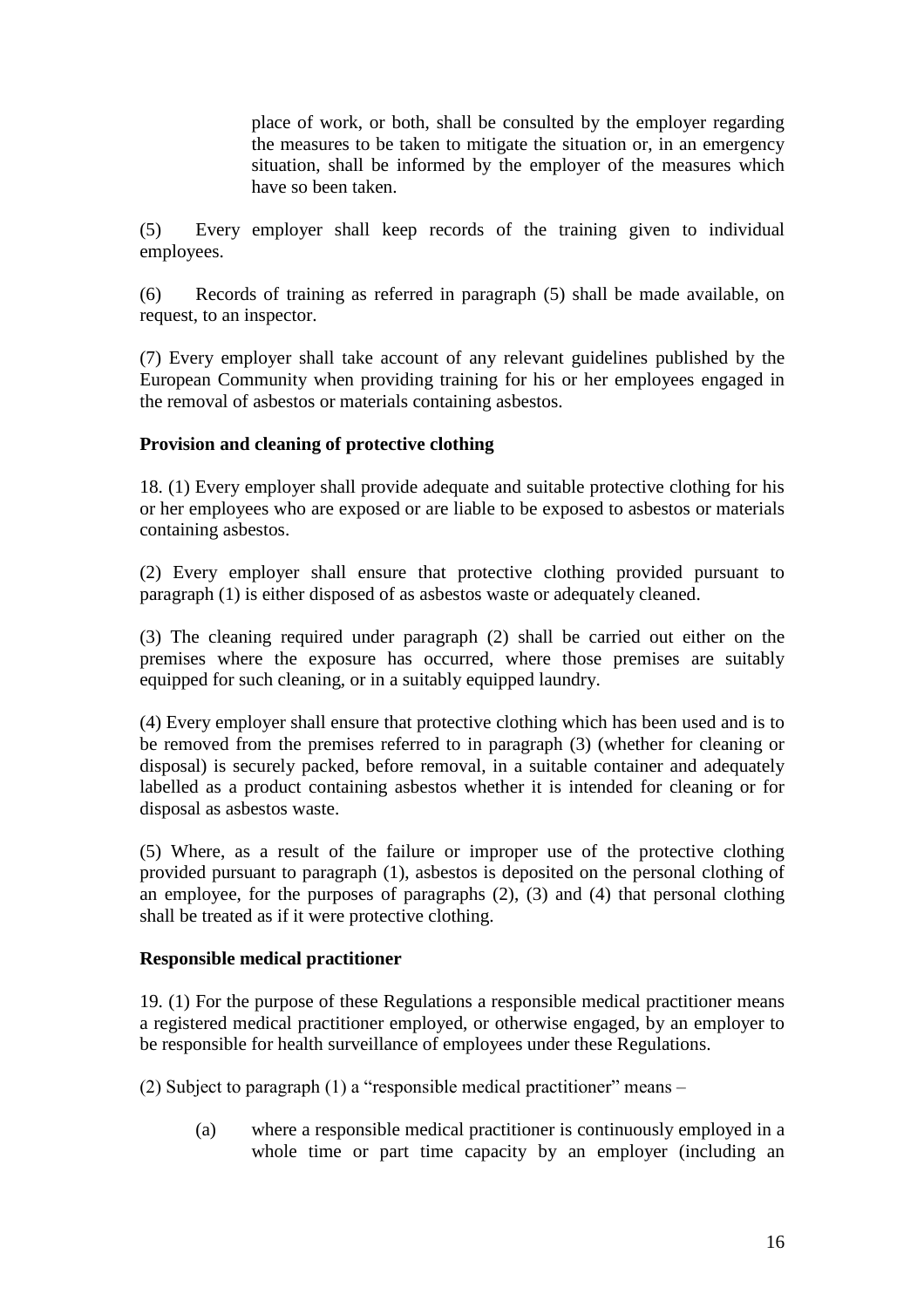employer who is a successor in title to another employer), such responsible medical practitioner for the time being,

- (b) where a responsible medical practitioner is for the time being employed from time to time by an employer for the purposes of these Regulations, such responsible medical practitioner, and
- (c) in any other case, the last person who was the responsible medical practitioner, in respect of the employees concerned, for so long as he continues to be a responsible medical practitioner.

### **Assessment of the health of employees**

20. (1) Without prejudice to the provisions of section 22 of the Act and subject to Regulation 5(b), where employees are engaged in activities at a place of work where they are or may be exposed in the course of their work to dust arising from asbestos or materials containing asbestos, the employer concerned shall ensure that -

- (a) arrangements are made to enable any employee to avail of an assessment of his or her health, in accordance with paragraphs (2)(a) or (2)(b), as appropriate, and
- (b) the assessment referred to in subparagraph (a) (in these Regulations referred to as a "health assessment") shall be performed by a responsible medical practitioner.

(2) An assessment of health shall be made –

- (a) prior to the exposure to dust arising from asbestos or materials containing asbestos at the place of work and such assessment shall include a specific examination of the chest;
- (b) where exposure or possible exposure (with or without interruption) of an employee continues over a period of time at the place of work, at least once in every period of 3 years or such shorter period as a responsible medical practitioner may determine.
- (3) Every employer to whom paragraphs  $(1)$  and  $(2)$  apply shall
	- (a) ensure that arrangements are made to enable an adequate and suitable health assessment by a responsible medical practitioner of the health of every employee concerned;
	- (b) give sufficient notice of those arrangements to the employees concerned so as to enable them to comply with paragraph (3) (a), and
	- (c) provide facilities to the responsible medical practitioner so as to enable him or her to become familiar with the exposure conditions for each employee at the relevant place of work.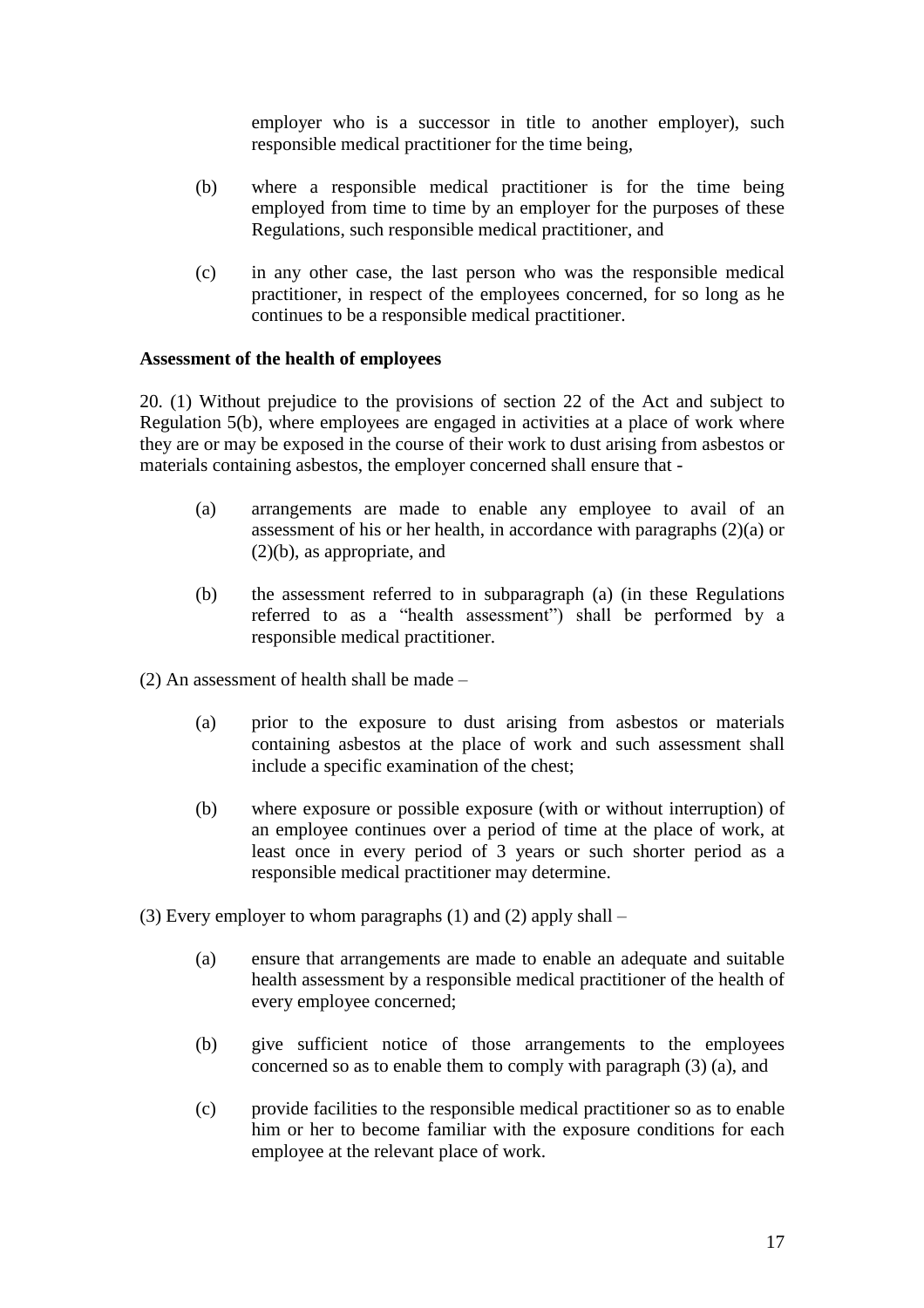(4) Every employee at a place of work to whom paragraphs (1) and (2) apply shall –

- (a) give such information to the responsible medical practitioner concerned about his or her medical history as that doctor may require to enable an assessment to be made for the purposes of paragraph (5), and
- (b) undergo such tests as the responsible medical practitioner concerned considers necessary to enable an assessment to be made for the purposes of paragraph (5) taking account of the provisions of Schedule 5.

(5) A health assessment in respect of each employee shall be made by the responsible medical practitioner concerned, after medical interview and medical examination of the employee (which examination may include specific examination of the chest as required by the responsible medical practitioner, in accordance with the principles and practices of occupational medicine), and such tests as he or she may require of that employee, have been carried out taking account of the provisions of Schedule 5.

(6) After the making of a health assessment of an employee, the responsible medical practitioner concerned shall –

- (a) where appropriate, advise on or determine any individual protective or preventive measures to be taken, which may include the withdrawal of the employee from all exposure to asbestos, and
- (b) certify, by causing an entry to be made in the occupational health register, whether the employee is fit, unfit, or fit with certain restrictions for exposure to a concentration of asbestos fibres in the air equal to or in excess of the exposure limit value.

(7) Following a health assessment, the responsible medical practitioner with responsibility for the health surveillance of employees may indicate that health surveillance shall continue after the end of exposure for as long as he or she considers it necessary to safeguard the health of the employee concerned.

# **Medical records relating to health assessments**

21. (1) Individual medical records in respect of assessments by a responsible medical practitioner of the health of employees shall be maintained by the appropriate responsible medical practitioner and each individual medical record shall include the information specified in Schedule 5.

(2) The medical records of each employee or copies thereof shall be maintained by the appropriate responsible medical practitioner for 40 years after the last assessment recorded in those records for the purposes of these Regulations.

(3) When, for the purposes of this Regulation, it is necessary at any time to transfer existing medical records to a person who has become the appropriate responsible medical practitioner, they shall be transferred by the person who had been the last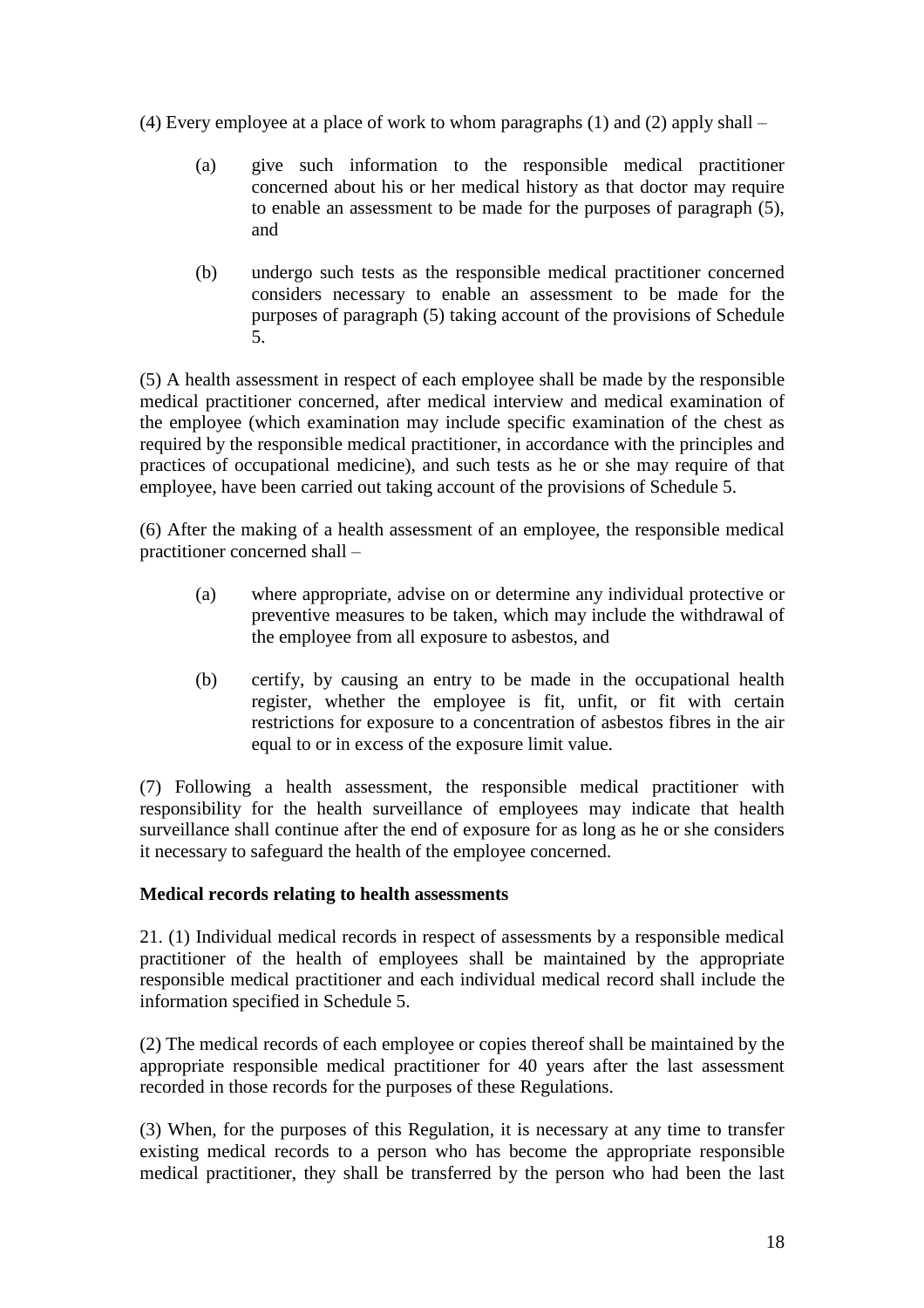appropriate responsible medical practitioner for those records or, where the circumstances require, by his or her personal representatives.

(4) In the case of any dispute or difficulty arising in respect of the manner in which medical records to which this Regulation relates are maintained or transferred, the Authority shall decide thereon and its decision shall have effect accordingly.

### **Review of the determination of the health assessment**

22. (1) Where an employee or his or her employer is aggrieved by a determination made by a responsible medical practitioner concerned under Regulation 20(6) following an assessment, either may apply within 28 days of such determination to the Authority to have the assessment and determination reviewed.

(2) Where the Authority, on an application under paragraph (1), agrees to a review, the assessment and determination shall be reviewed by a person designated by it under section 63 of the Act.

(3) A review under this Regulation shall be in such form as the person designated under section 63 of the Act considers appropriate in the circumstances.

## **Disclosure of information contained in health assessments**

23. (1) Upon reasonable notice being given by an employee to the responsible medical practitioner concerned, access shall be given to him or her to the information contained in his or her medical record which is maintained for the purpose of these Regulations.

(2) Where an employee's health has, in accordance with these Regulations, been assessed at any time after the end of exposure to asbestos, the responsible medical practitioner concerned shall give information and advice regarding that assessment to him or her.

(3) In this Regulation "employee" includes a former employee of the employer concerned.

## **Asbestosis and Mesothelioma Register**

24. (1) The Authority shall establish and cause to be maintained a register, to be known as the "Asbestosis and Mesothelioma Register", of diseases which have been reported to the Authority in accordance with paragraph (2).

(2) Where a registered medical practitioner becomes aware of a case of asbestosis or mesothelioma, he or she shall report that fact to the Authority in writing and it shall be the duty of a person designated by the Authority under section 63 of the Act to accept the report on behalf of the Authority and record an entry in the Register accordingly.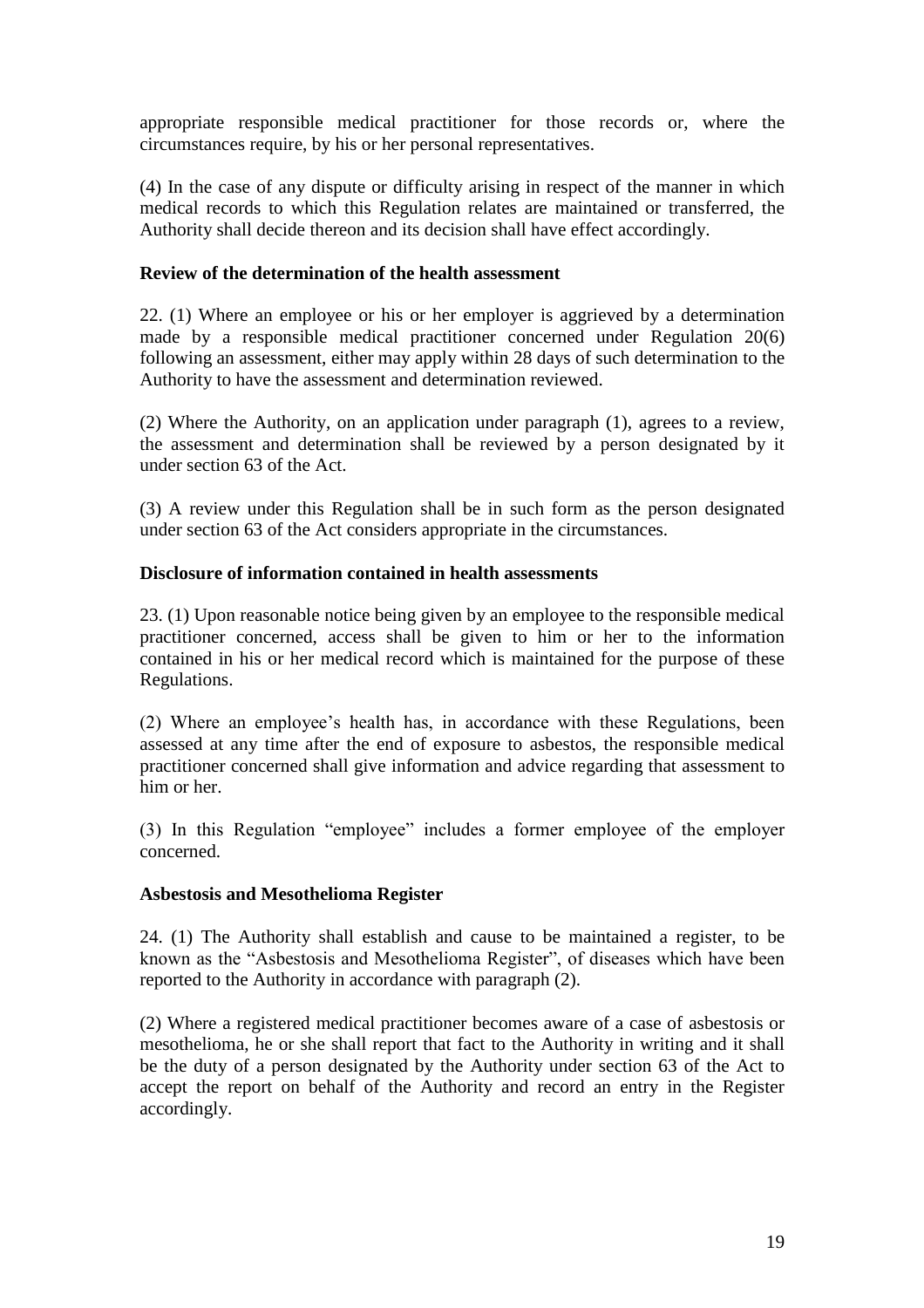## **Occupational Health Register**

25. (1) Subject to Regulation 5(b), where activities are carried out in which employees are or may be exposed in the course of their work to dust arising from asbestos or materials containing asbestos or a health assessment has been made under Regulation 20, it shall be the duty of every employer to whom these Regulations relate to keep and thereafter to maintain a register to be known and in these Regulations referred to as the "occupational health register" which contains, in respect of each employee who is or may be exposed in the course of his or her work to dust arising from asbestos or materials containing asbestos, the information referred to in Schedule 6.

(2) An employer shall allow the responsible medical practitioner concerned access to the occupational health register at any time.

(3) An employer shall allow an inspector or a person designated by the Authority under section 63 of the Act access to the occupational health register at any time.

(4) Upon reasonable notice being given, an employer shall allow any employee access to the entries in the occupational health register which relate to him or her.

(5) Upon reasonable notice being given, an employer shall allow an employee or his or her representative, or both, access to the information in the occupational health register on all employees concerned in such a manner so that the identity of any employee to whom the information relates is not disclosed and, where appropriate, the employer shall also provide such information in a collective form.

(6) An employer shall keep and maintain the occupational health register for least 40 years following the end of exposure.

(7) Where an employer ceases, or is about to cease, business and has a subsisting occupational health register to which paragraph (6) relates, the appropriate person shall –

- (a) inform the Authority of that fact, and
- (b) deposit the occupational health register with such a person as the Authority directs.

(8) Where the occupational health register is deposited with a person in accordance with a direction under paragraph (7)(b), that person shall be deemed to be the employer for the purposes of paragraph (6).

(9) In this Regulation "appropriate person" means, in relation to the occupational health register, and as the circumstances may require, where the employer is a body corporate being wound up, the liquidator and, in any other case, the person who has possession of that register.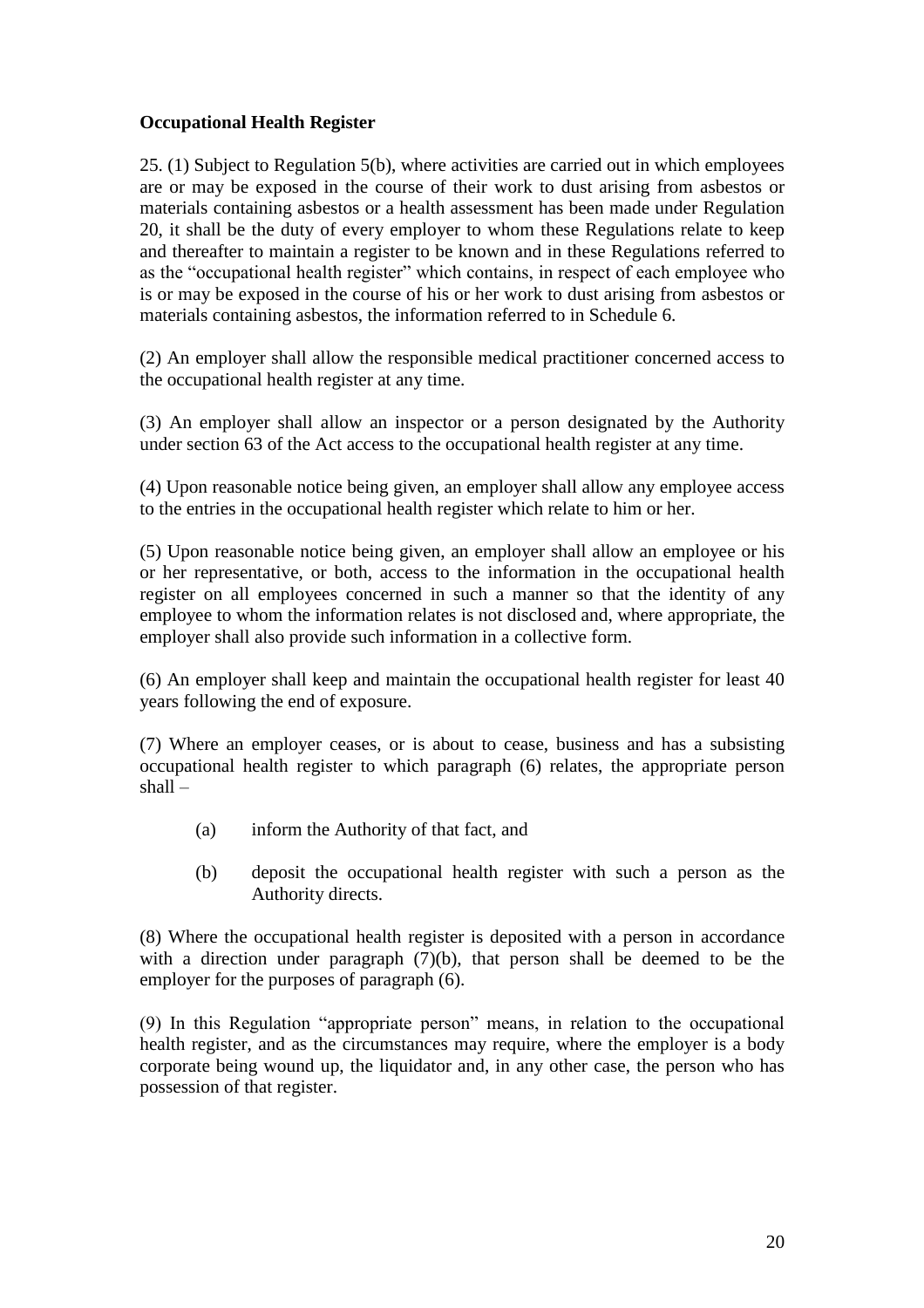# **Prohibitions**

26. Without prejudice to the application of other Community provisions on the marketing and use of asbestos, activities which result in exposure of employees to asbestos fibres during the extraction of asbestos or the manufacture and processing of asbestos products containing intentionally added asbestos shall be prohibited, with the exception of the treatment and disposal of products resulting from demolition and asbestos removal.

## **Revocations**

27. (1) The following are revoked -

- (a) European Communities (Protection of Workers) (Exposure to Asbestos) Regulations 1989 (S.I. No. 34 of 1989),
- (b) European Communities (Protection of Workers) (Exposure to Asbestos) (Amendment) Regulations 1993 (S.I. No. 276 of 1993), and
- (c) European Communities (Protection of Workers) (Exposure to Asbestos) (Amendment) Regulations 2000 (S.I. No. 74 of 2000).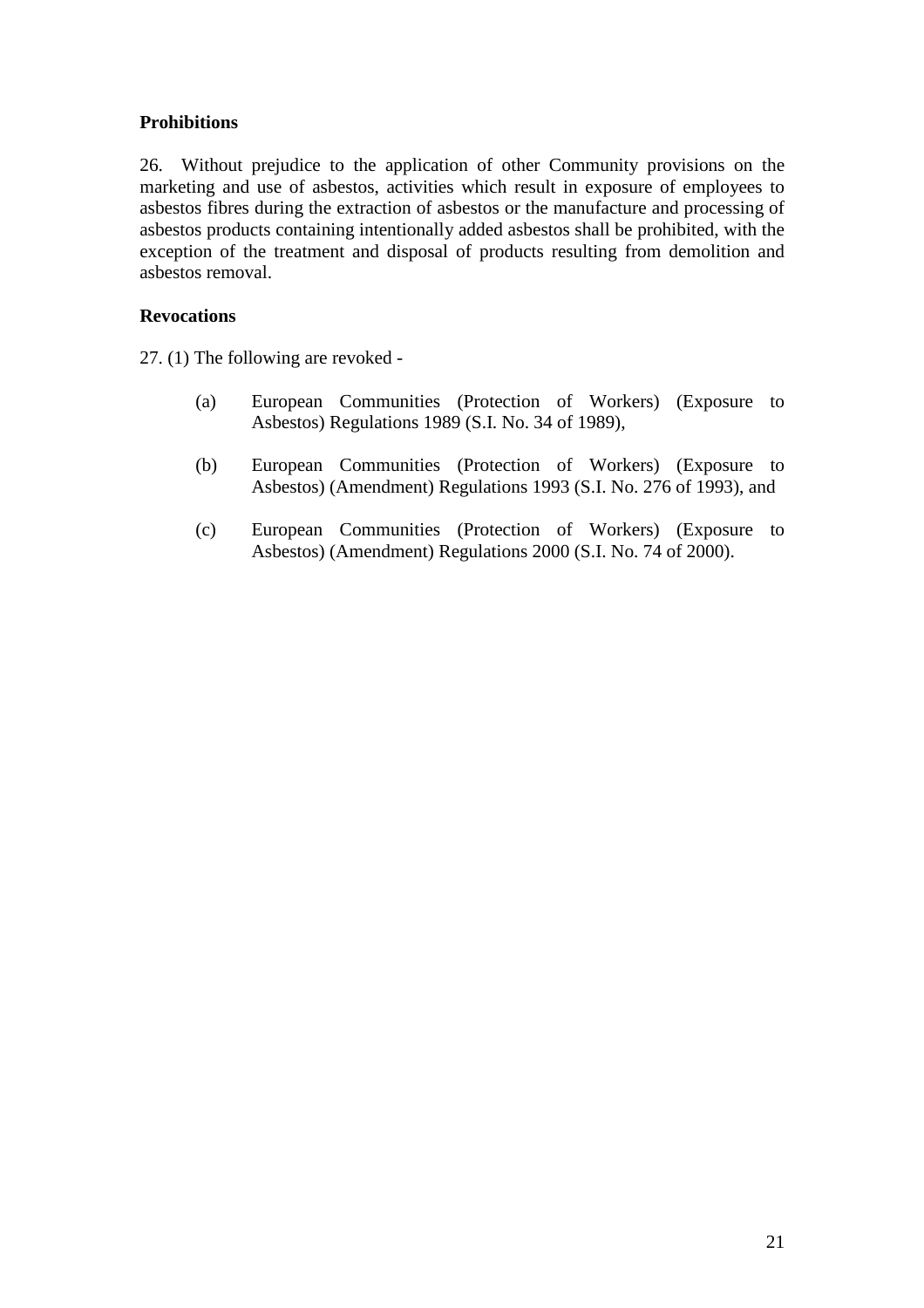# **Meaning of asbestos**

"Asbestos" means the following fibrous silicates:

- Asbestos actinolite, CAS No. 77536-66-4\*,
- Asbestos gruenerite (amosite), CAS No. 12172-73-5\*,
- Asbestos anthophyllite, CAS No. 77536-67-5\*,
- Chrysotile, CAS No. 12001-29-5\*,
- Crocidolite, CAS No. 12001-28-4\*,
- Asbestos tremolite, CAS No. 77536-68-6\*.
- \* Number in the register of the Chemical Abstract Service (CAS).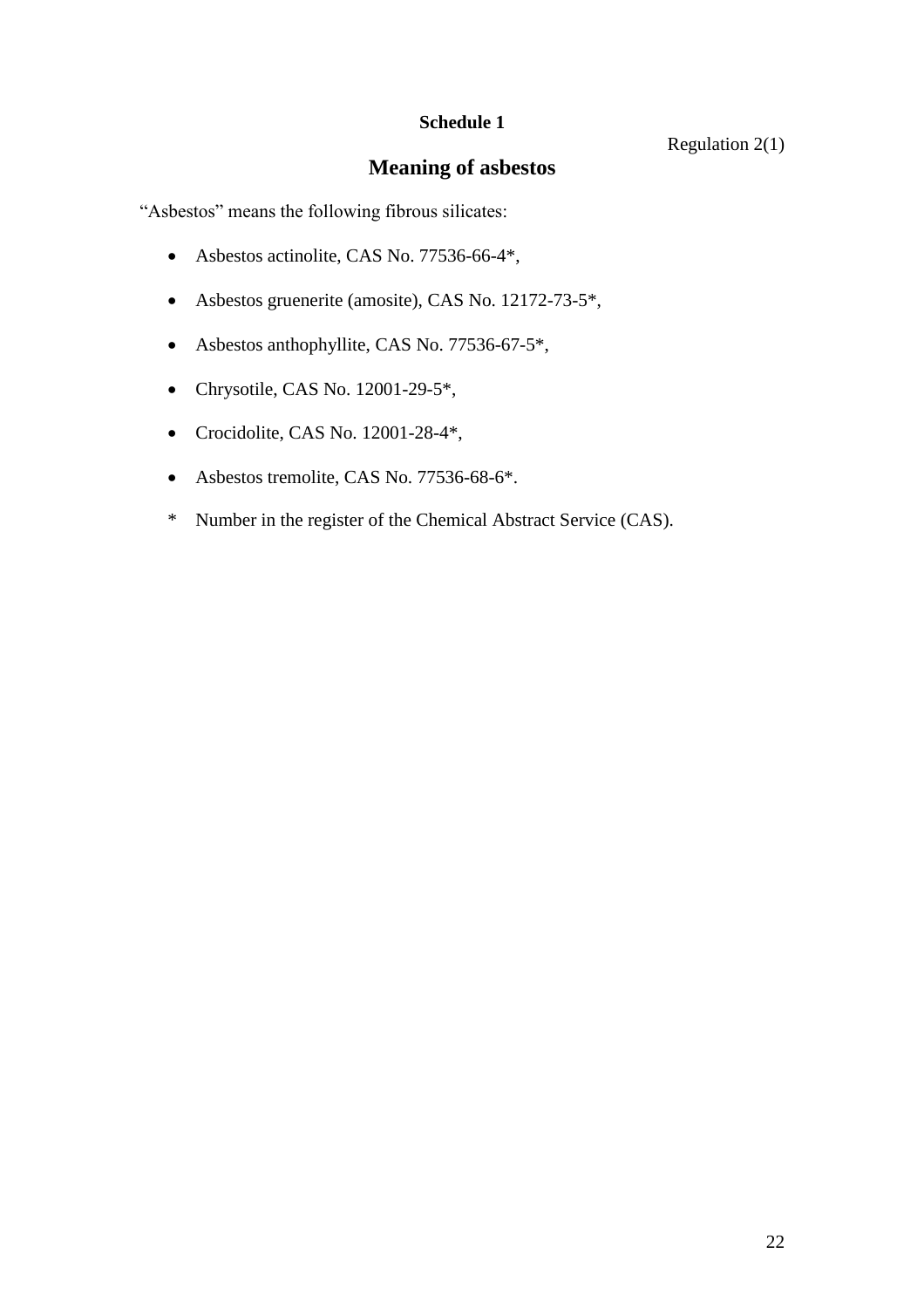Regulation 5(a)

## **Measures to be Taken to Ensure the Safety and Health of Employees**

Subject to the provisions of Regulation 5(b), the measures set down in this Schedule are to be taken to ensure the safety and health of employees where employees are involved in activities that can cause, or are likely to cause exposure, during the course of their work, to dust arising from asbestos or materials containing asbestos.

(1) Places in which the above activities take place shall:

- (a) be clearly demarcated and indicated by warning signs;
- (b) not be accessible to employees other than those who by reason of their work or duties are required to enter them;
- (c) constitute areas where there should be no smoking.

(2) Areas shall be set aside where employees can eat and drink without risking contamination by asbestos dust.

(3) With respect to all activities considered under this Schedule employers shall provide appropriate and adequate working or protective clothing and personal protective equipment so that –

- (a) such working or protective clothing and personal protective equipment must be kept within the place of work;
- (b) such clothing, where not disposable, may be laundered outside of the place of work, subject to those facilities being equipped for this work and having assessed the risk related to such an action, taking account of the transport and packing of items for laundering in suitable containers which are securely closed and labelled properly;
- (c) separate storage places are provided for working or protective clothing and personal protective equipment and for street clothing;
- (d) employees are provided with appropriate and adequate washing and toilet facilities, including showers;
- (e) a well-defined place is provided for the storage of personal protective equipment;

(f) personal protective equipment shall be checked and cleaned after each use and before placing in dedicated storage area;

(g) appropriate measures shall be taken to repair or replace defective equipment before further use.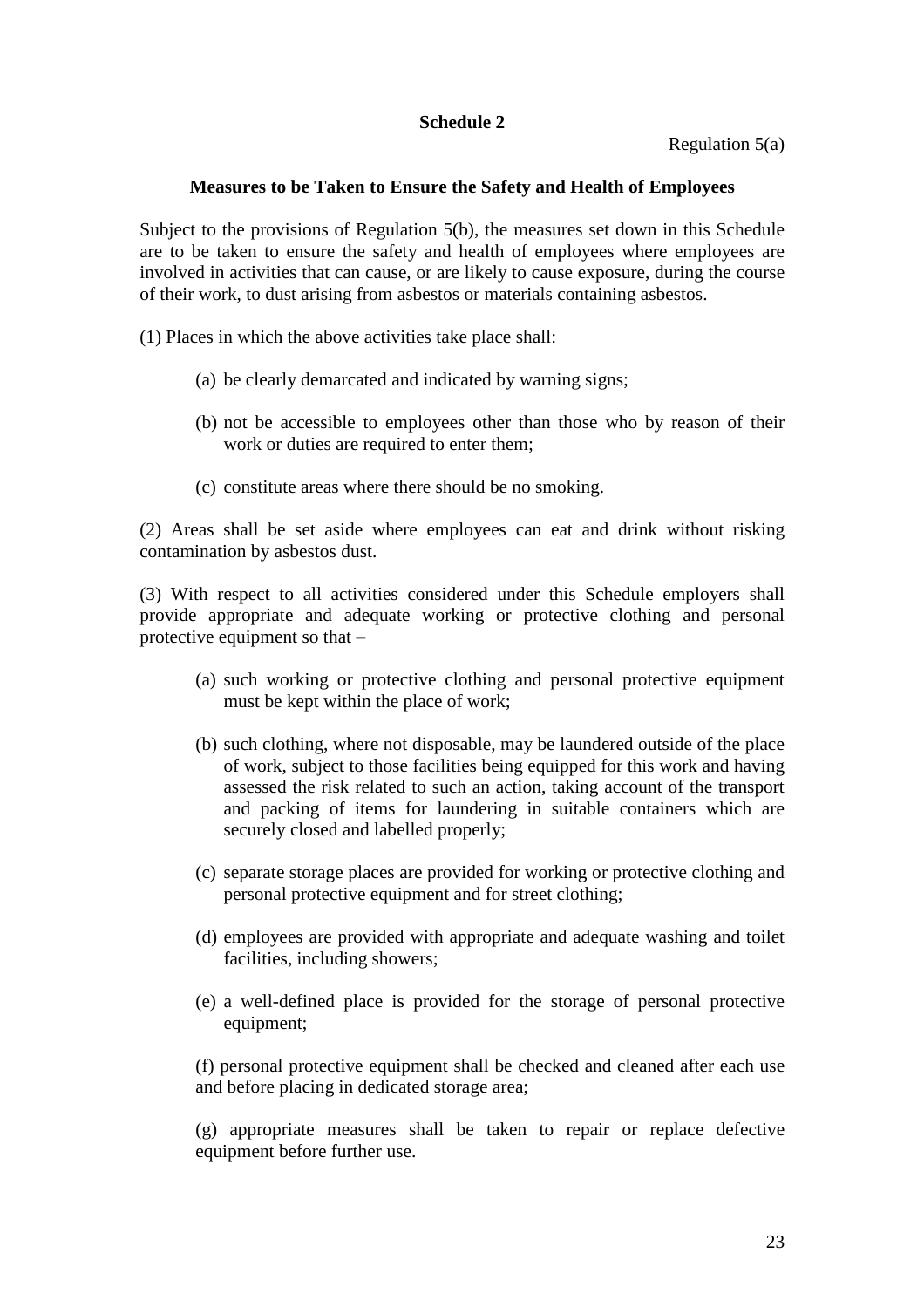## Regulation 11

## **Particulars to be Notified to the Health and Safety Authority**

The particulars which shall be included in a notification to the Health and Safety Authority under Regulation 11(1) and (3) are -

- 1. Name of notifier.
- 2. Where an employer is a body corporate, the address and telephone number of its registered office.
- 3. The name, address and telephone number of the place of work or work site concerned.
- 4. The start date and expected duration of the work activities.
- 5. The number of employees involved.
- 6. The types (e.g. asbestos cement, limpet, thermal insulation, ceiling and floor tiles, asbestos insulation board etc.) and quantities of asbestos likely to be encountered.
- 7. The location(s) at the work site of the materials containing asbestos likely to be encountered.
- 8. A brief description of the activities or processes involved.
- 9. A brief description of the measures to be taken to limit the exposure of employees to asbestos.
- 10. In the case of work involving removal, repair or encapsulation of lagging, insulation or other materials containing asbestos, a brief description of the manner in which that work is to be done.
- 11. Under Regulation 11(2) and (3) where there is a change of a material nature in the carrying out of the activity to which the notification relates, the employer shall inform the Authority of that change in writing and submit a new notification for the purposes of these Regulations advising the Authority in writing of the reasons for this new notification.
- 12. The notification shall be submitted to the Authority so that it is received by the Authority not less than 14 days before commencing the activity to which the notification relates.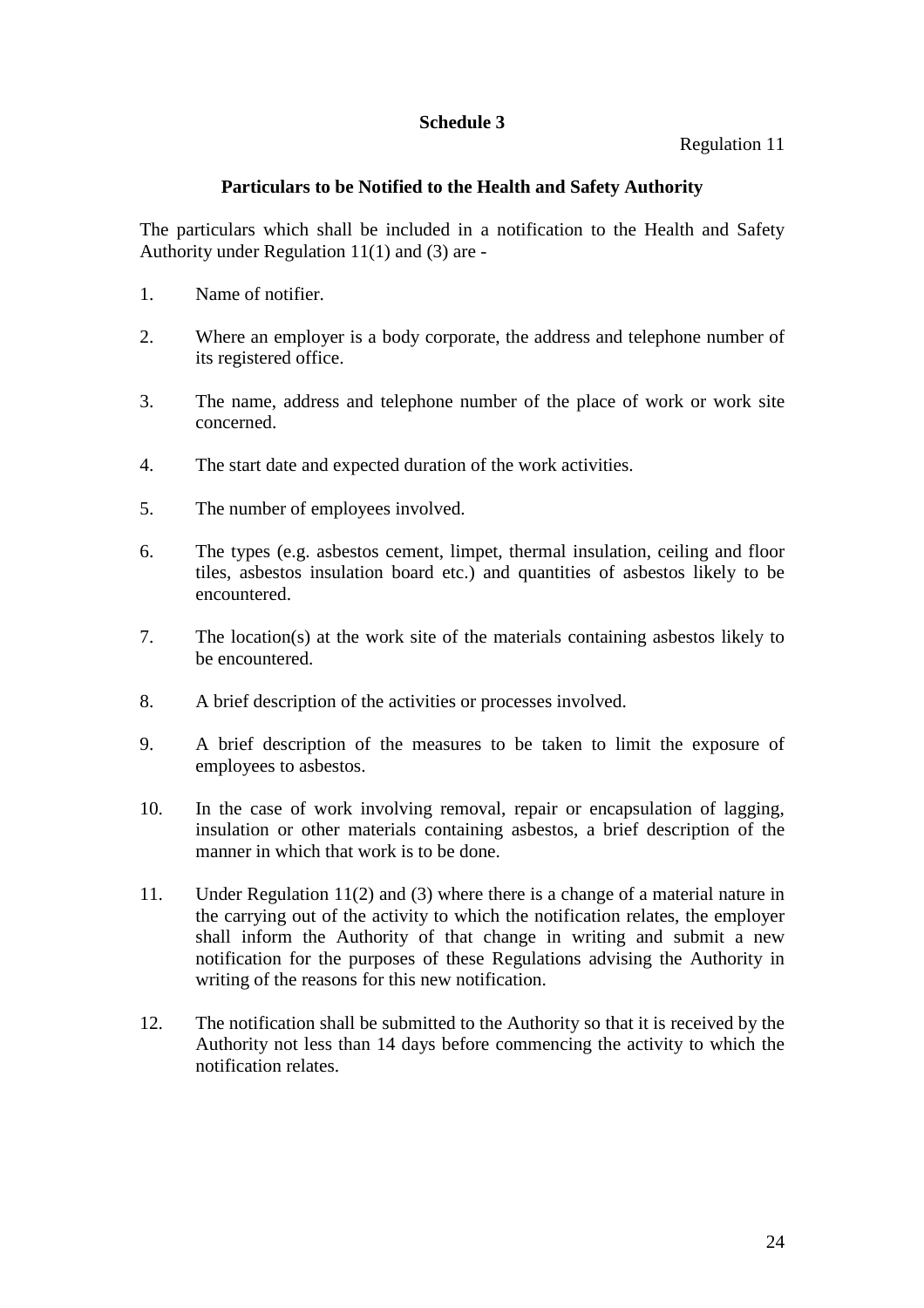Regulation 16(2)

## **Evidence of Ability to Perform Asbestos Work**

## **(Indicative, non-exhaustive list of information to be provided for the purposes of Regulation 16, as appropriate and applicable to the intended work)**

- 1. Training Plan and Policy for employees working with materials containing asbestos.
- 2. Individual employee training certificates indicating where, when, duration and type of training received and who provided the training.
- 3. Relevant experience.
- 4. Safety Statement.
- 5. Respiratory Protective Equipment face-fit certificate for individual employees.
- 6. Individual medical certificate for employees.
- 7. Clearance certificate for Decontamination Unit to be used onsite (as appropriate to work).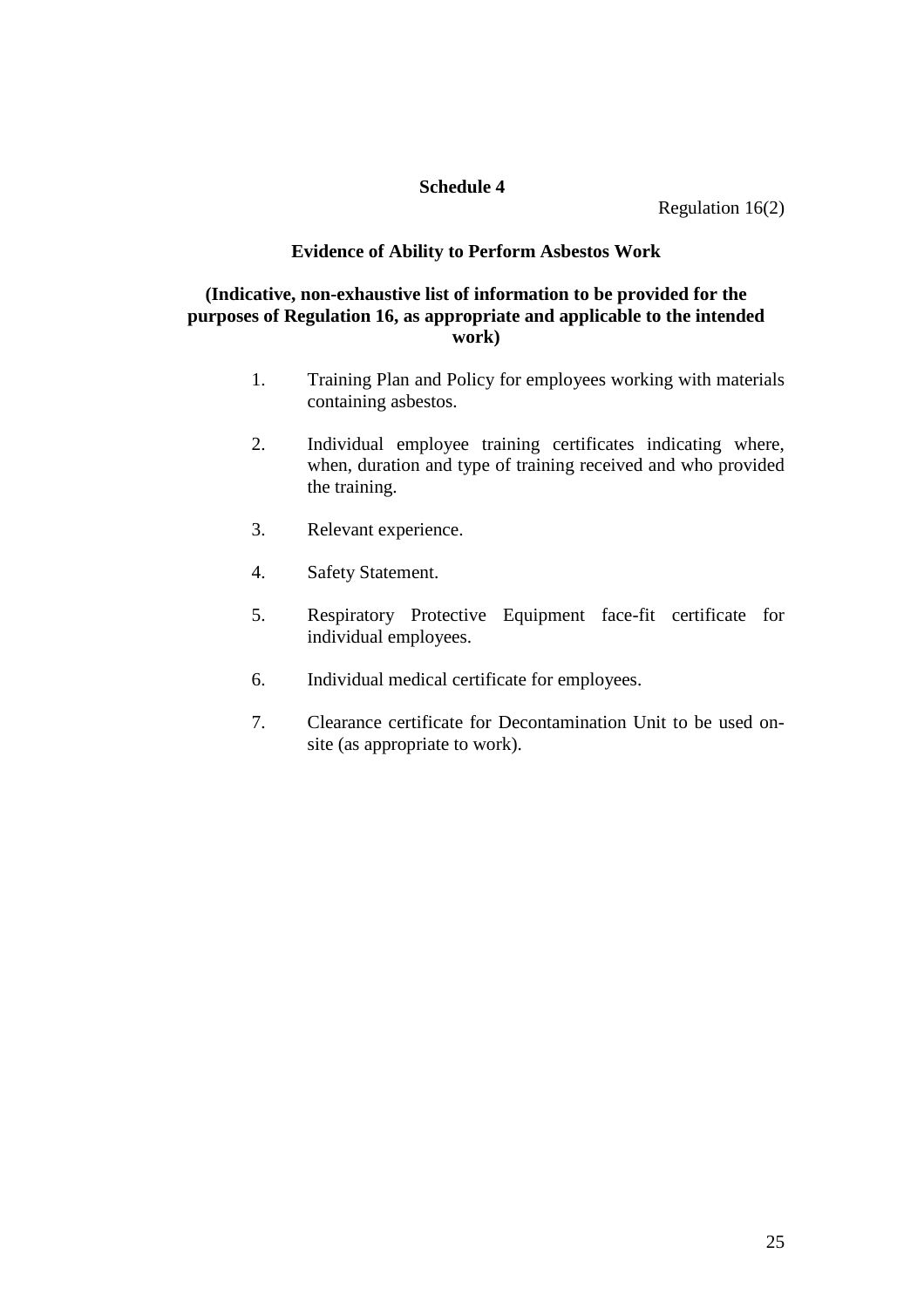Regulation 20 $(4)$  and  $(5)$ 

# **Information to be included in Individual Medical Records and Practical Recommendations for the Clinical Assessment of Employees for the purposes of Regulation 20**

## **Part A - Information**

- 1. Name and personal address of the employee concerned.
- 2. Name of employer concerned and the appropriate address or addresses.
- 3. Date of birth of the employee.
- 4. Date of commencement of asbestos exposure (if known).
- 5. Medical history of employee.
- 6. Occupational history of employee.
- 7. The results of asbestos sampling which relates to the employee's exposure.
- 8. The results of clinical examination and the significance of the results.
- 9. Details of any action taken by the responsible medical practitioner concerned following the results of a health assessment.

### **Part B –Clinical Assessment**

Current knowledge indicates that exposure to free asbestos fibres can give rise to the following diseases:

- asbestosis,
- mesothelioma,
- bronchial carcinoma,
- gastro-intestinal carcinoma.

The responsible medical practitioner concerned for the health surveillance of employees exposed to asbestos shall be familiar with the exposure conditions or circumstances of each employee.

Health examination of employees should be carried out in accordance with the principles and practices of occupational medicine. It should include at least the following measures –

- (a) keeping records of an employee's medical and occupational history,
- (b) a personal interview,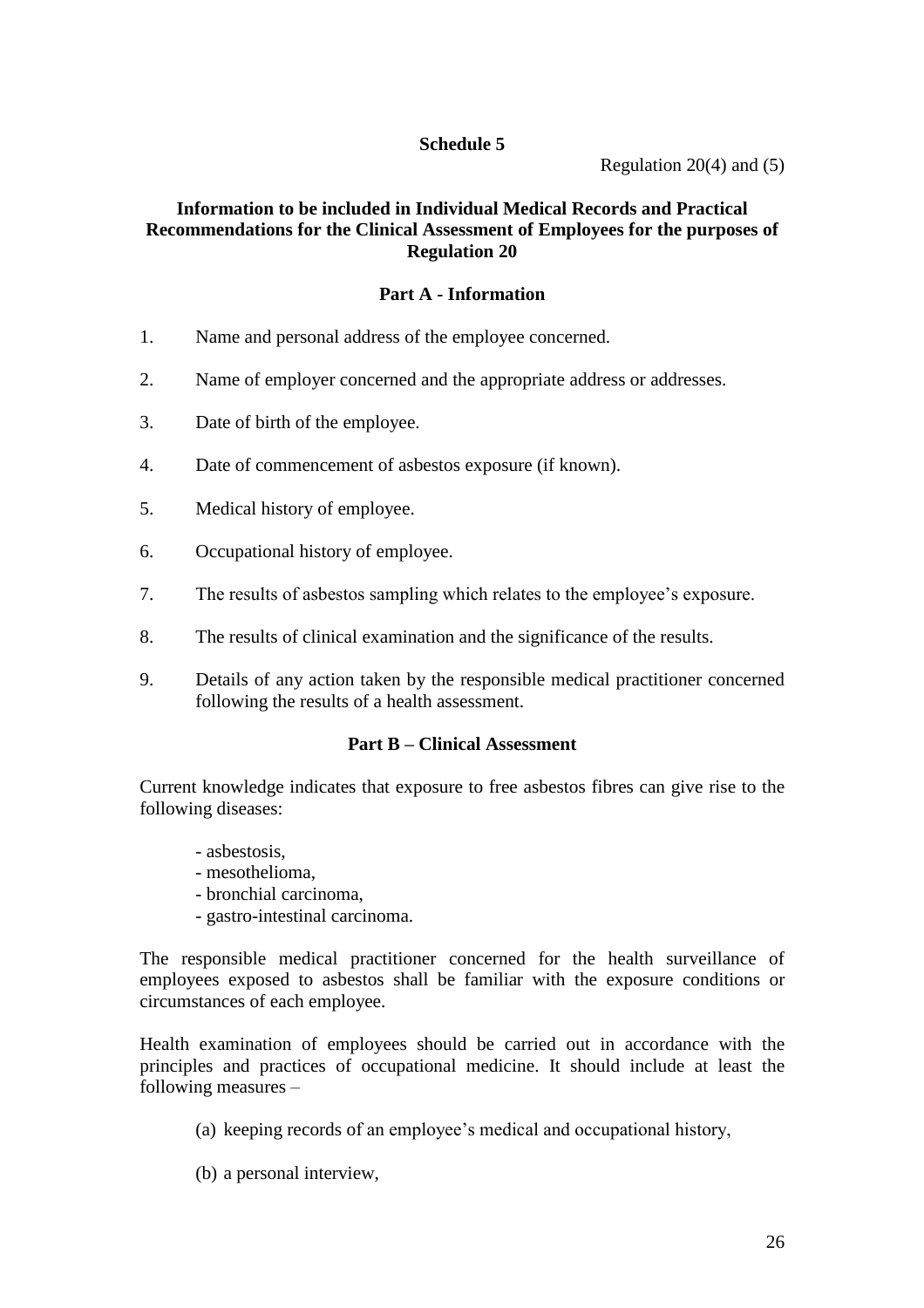- (c) a general clinical examination, with particular reference to the chest,
- (d) lung function tests (respiratory flow volumes and rates).

The responsible medical practitioner concerned who is responsible for the health surveillance should decide on further examinations, such as sputum cytology tests or a chest X-ray or a tomodensitometry, in the light of the latest occupational health knowledge available.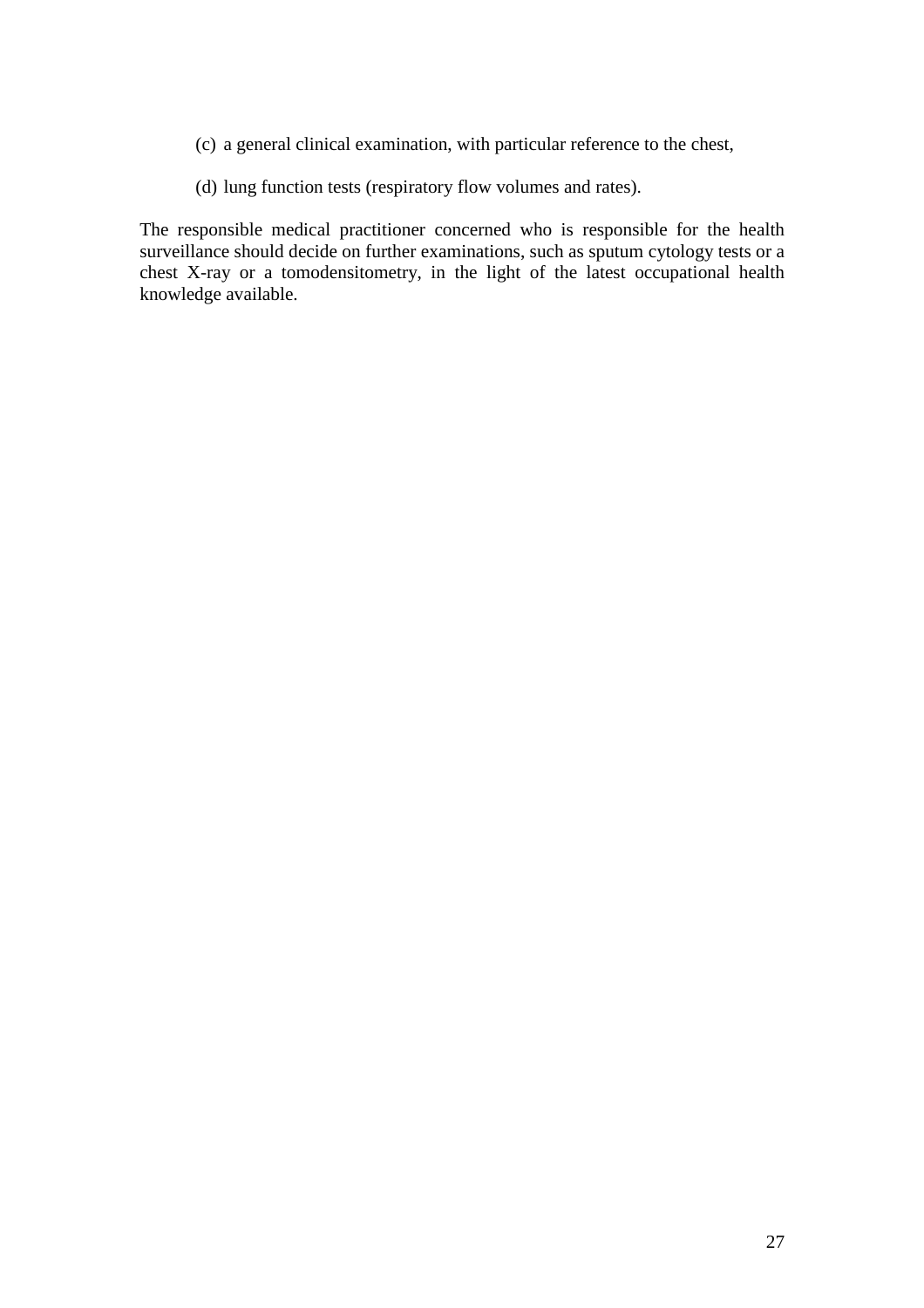### Regulation 25

## **Occupational Health Register**

The information set out in an occupational health register shall include –

- (a) the name and registered business address of the employer and the address of the place of asbestos exposure ( premises or site location);
- (b) a brief description of the work activity involving asbestos including the nature and duration of activity and the exposure to asbestos;
- (c) the name and address of each person to whom either or both air monitoring and a health assessment relates;
- (d) the dates and times of each assessment of the risk of exposure to asbestos and the name of the person who carried out such assessment;
- (e) details of the nature of each assessment of the risk of exposure to asbestos;
- (f) the dates of and results of examinations and tests on any respiratory protective equipment with sufficient information so as to enable the identification of any particular respiratory protective equipment;
- (g) the dates and results of air monitoring including details of –

(i) in the case of personal sampling, the name and job description of the persons being monitored,

- (ii) in the case of static sampling, the location of static samplers,
- (iii) the length of sampling times in each case, and
- (iv) the results and the interpretation of the results of such sampling;

(h) in the case of health assessment, the information required under Regulation 20(6);

(i) the name of the responsible medical practitioner making the health assessment, and the name and signature of the person duly making the entry in the register.

> GIVEN under my hand, 21July 2006.

TONY KILLEEN Minister of State at the Department of Enterprise, Trade and Employment.